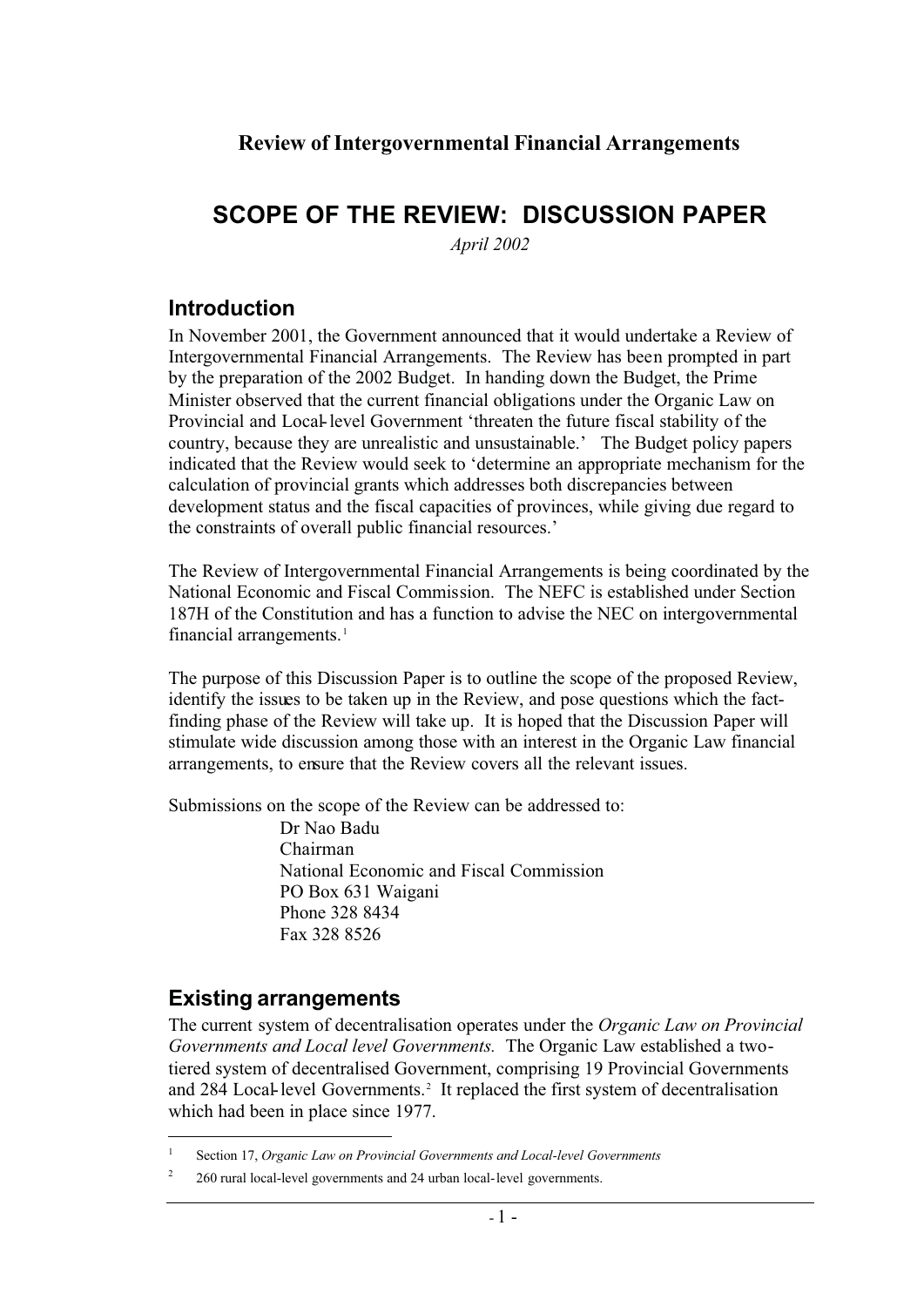## **National goals and directive principles**

Papua New Guinea's Constitution sets out a series of national goals and directive principles which set an overall direction for all levels of government to follow:

- 1. Integral human development of every individual;
- 2. Equal opportunity to participate in development;
- 3. National sovereignty and self-reliance;
- 4. Natural resources to be used for the benefit of all;
- 5. Development through Papua New Guinean forms of social, political and economic organisation.

The Review needs to consider how the system of financial decentralisation currently contributes to the achievement of these aims, and whether it can be improved to do so more meaningfully.

#### **Political and administrative structures**

Under the new system, Provincial Governments are not an elected level of government. Instead, they are comprised of members elected to both National Parliament and Local-level Governments. This has important implications for principles of accountability, because there is no electorate to whom Provincial Governments are directly responsible. The Review needs to take account of how the political structures and administrative arrangements of the new system impact on intergovernmental financing arrangements.

#### **Funding arrangements under the Organic Law**

The Organic Law provides for Provincial Governments and Local-level Governments to be funded mainly by the National Parliament. The Law sets out a number of grants that should be paid each year to the sub-national governments. The grants are based on formulae set out in the Law itself. There are five broad groups of grants, each of which has quite a different basis:

- (a) a **Staffing Grant**, which is based on the actual cost of salaries of some specified provincial staff;
- (b) **Administration, Infrastructure and Local Government Grants**, each of which are based on either K15 or K20 per head of provincial population, plus a certain amount per hectare of provincial land area, and in some cases effective sea area as well;
- (c) **Derivation and Special Support Grants** which are based on the value of certain types of provincial exports;
- (d) **District Support Grant** which is fixed at a minimum of K500,000 per district;
- (e) **Additional Conditional Grants** which are for horizontal equalisation purposes, to redress inequities between the provinces. There is also provision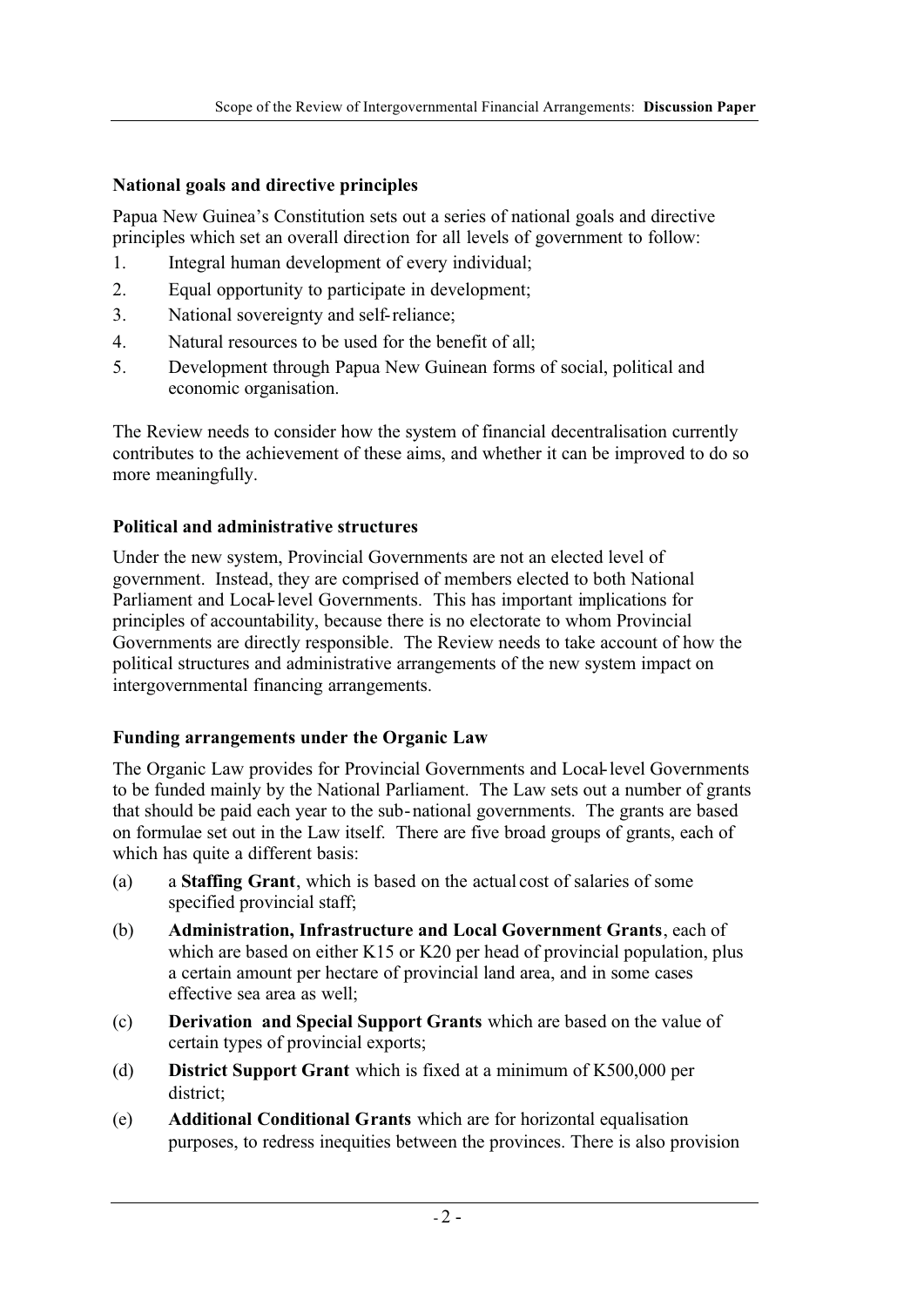to vary other grants in the case of provinces that are severely disadvantaged or excessively advantaged, but neither of these provisions has been used.<sup>3</sup>

Of these grants, only the Staffing and Additional Conditional Grants can legally be varied in amount, unless there is a serious down-turn in the national economy.<sup>4</sup> Because the Organic Law fixes the way the other grants are calculated, they cannot be changed without changing the Organic Law. This requires support by a two-thirds absolute majority of Parliament, in two votes taken at two separate sittings of Parliament.

#### **Amount of the provincial grants**

A major source of tension between the three levels of government has been the amount of funding transferred to Provincial Governments and Local-level Governments pursuant to these arrangements. The Organic Law mandates that amounts of K15 per head and K20 per square kilometre of land area for the Administration Grant, and amounts of K20 per head and K20 per square kilometre for the Provincial Infrastructure Grant, Town and Urban Services Grant and Local-level Government and Village Services Grant.

Since the commencement of the new arrangements in 1995, Provincial Governments and Local-level Governments have never been paid the full amount of the grants. The National Government has argued that it cannot afford these grants without compromising funding of national-level services, and Provincial Governments have argued that they cannot carry out their mandated functions without the level of funding provided for under the Organic Law. Legal action has been taken by at least one Province seeking to recover amounts under the Organic Law, but the National Government has relied upon provisions of the *Claims By and Against the State Act* and has not paid the amounts awarded by the National Court.

This is perhaps the most significant issue in the current arrangements and one which the Review should address comprehensively.

#### **Financing in practice**

In practice, the financing arrangements for Provincial and Local-level governments differ significantly from what is provided in the Organic Law. This was also the case with the old system of provincial government.<sup>5</sup>

 $3$  Section 96 and Section 95(2).

<sup>&</sup>lt;sup>4</sup> Schedule 1.2 provides that 'Where there is a serious down-turn in the national economy, the National Executive Council in consultation with the National Economic and Fiscal Commission shall determine the level of funding for the Provincial Governments and the Local-level Governments in accordance with the formula of the schedules.'

Under that arrangement, much of the expenditure by provincial governments was effectively controlled by the National Government. This was done by allocating most of the provincial funding through 'Departments of the Province' in National budget votes 271-290. These votes specified in detail the purpose and type of expenditure in the same way as it is specified for other national departments. Only eight Provinces were 'fully financially responsible' and received a minimum unconditional grant (MUG) as set out in the old Organic Law on Provincial Government (less the cost of Public Service salaries). As a result, most provincial budgets dealt only with internal revenue spending and a very small amount of minimum unconditional grant.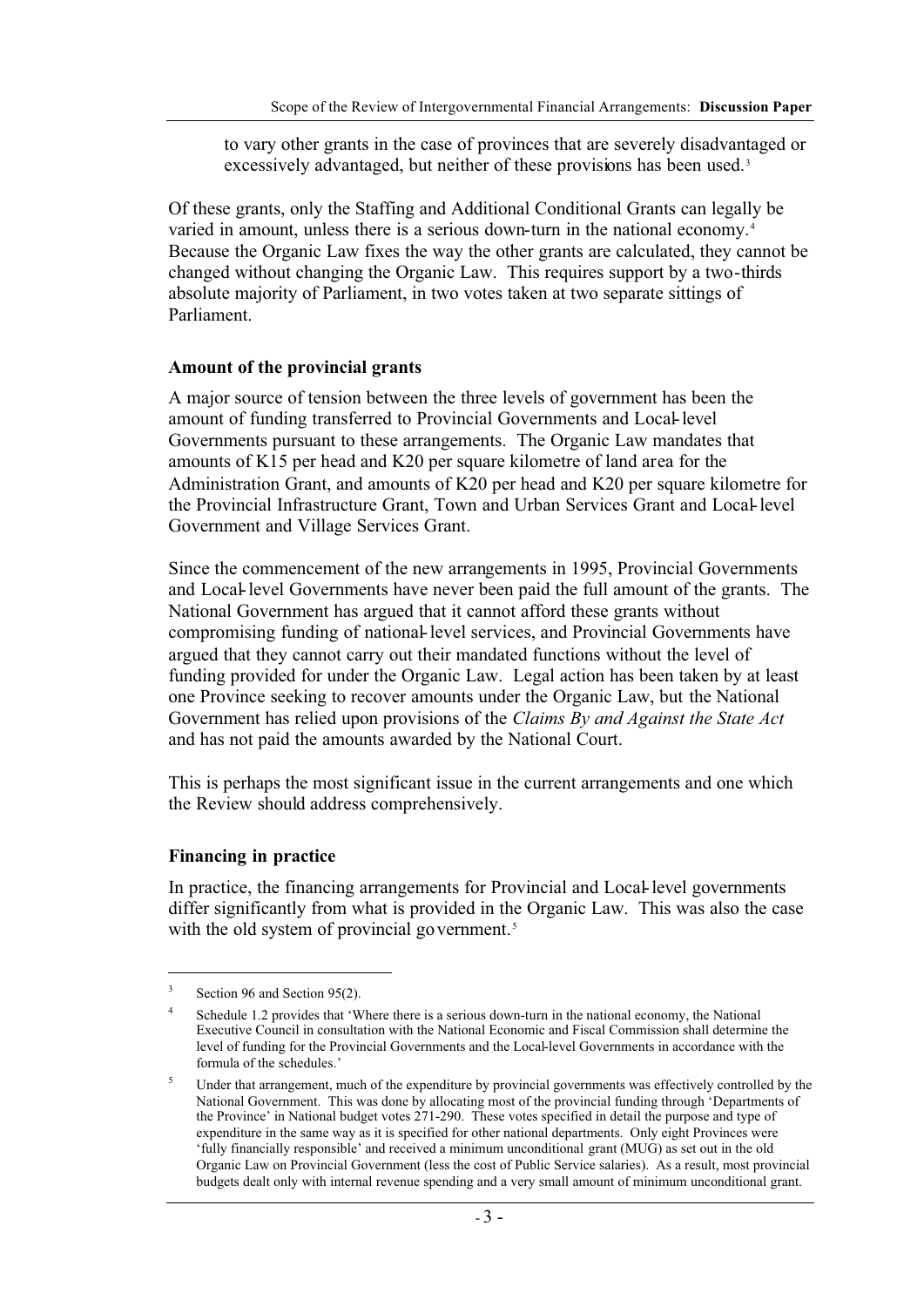

The diagram above shows Organic Law grants in red (note it does not attempt to capture the contribution of local-level government financing, which varies significantly from province to province). Legally, all funding to Provincial Governments should be in the form of Organic Law grants, which are transferred as one line amounts and then re-appropriated by the Provincial Assembly through the provincial budget. However, a number of other funding arrangements not specified in the Organic Law are also used. These transfers from other parts of the National budget are shown in green. Provincial services that are jointly funded by National and provincial governments are shown in pale blue. The services in yellow are entirely funded by the National Government. Services funded entirely by Provincial Governments are in gray.

#### **Bougainville funding**

The funding arrangements for Bougainville are somewhat different. The Bougainville Provincial Government receives significant funding through the development budget. As part of the Bougainville Peace package, new financing arrangements have been agreed to, leading eventually to financial autonomy. Any redesign of the system of intergovernmental financing should take account of the long term implications of the Bougainville Peace agreement for the rest of the country. The National Executive

The allocation of money under Divisions 271-290 was done by negotiation between senior bureaucrats in the province and the Department of Finance. (These arrangements are discussed further below under 'Capacity').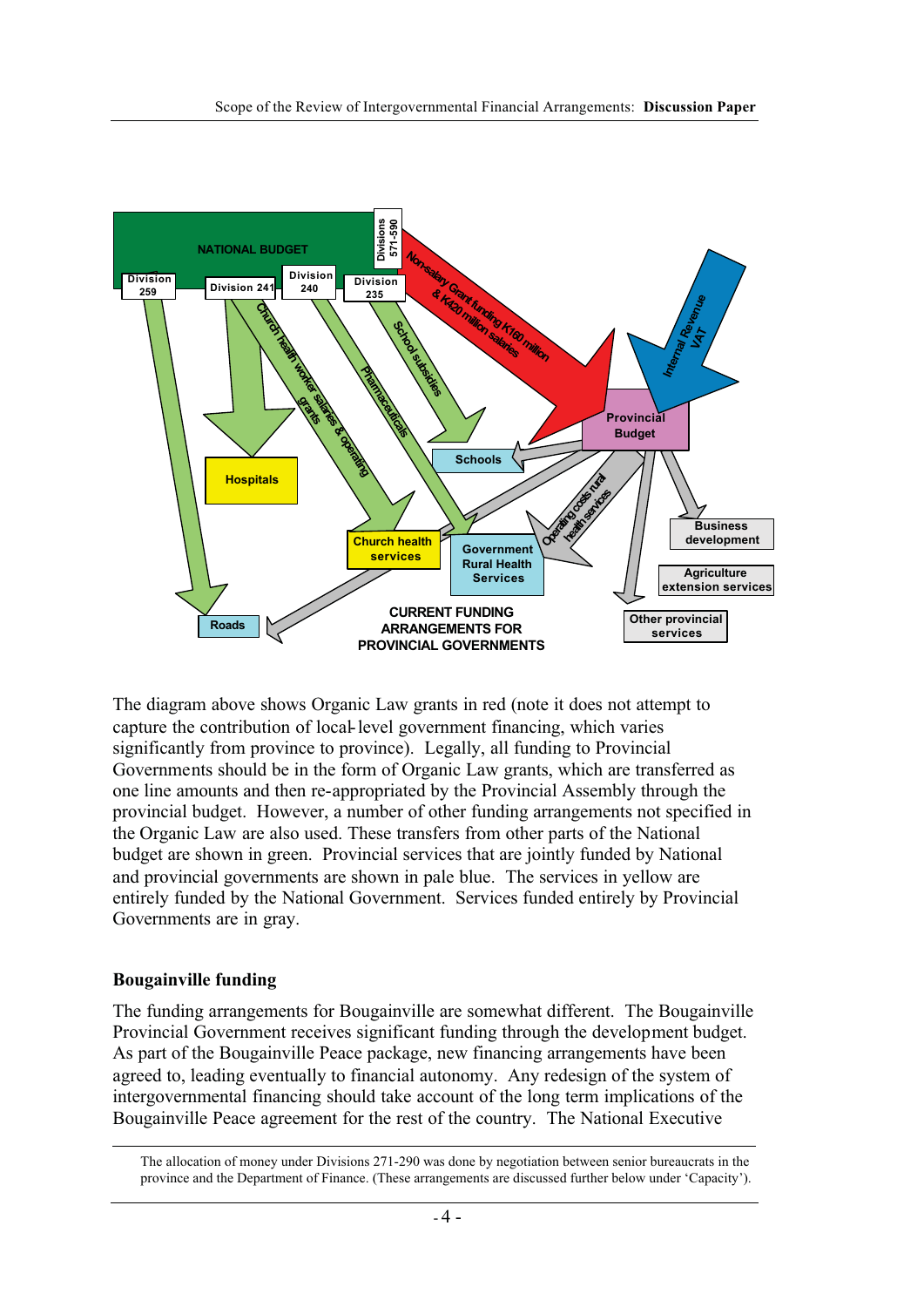Council indicated in its decision approving the Bougainville Agreement that it would consider claims by other Provinces for increased autonomy in line with the Bougainville arrangements, without committing itself to the full extent of the Bougainville autonomy provisions.

#### **National Capital District arrangements**

Arrangements for the National Capital District are different from those that apply to other provinces, for a number of reasons. NCD was to have been made a province under the new Organic Law, which provides for the NCD to become a province upon the gazetting of a notice by the Head of State, acting in accordance with the advice of the Minister for Provincial Affairs.<sup>6</sup> However, the NCD has remained governed by an ordinary Act of Parliament and has not become a province.

Despite this the NCD is treated in many respects as if it were a province. Local-level governments are established in each of the three electorates, and there is a Joint District Planning and Budget Priorities Committee in each. This gives the MPs for the NCD access to a 'District Support Grant' like other MPs.

Funding arrangements for NCD are also different to those of other provinces. Around half the VAT collected and remitted back to provinces in the country, goes to the NCD. This means first that the NCD is disproportionately wealthy in comparison with other provinces. However, for what may be historical reasons, some of the services provided in the NCD are paid for by National Government Departments. For example, the National Department of Health in 2002 has budgeted K1.8 million for NCD health services. In 2001 the NCD budgeted to spend only K710,000 on health, of which K300,000 was for capital expenditure.

The location of the NCD within Central Province also has an important impact on that province's financing too. Because Central Province does not have an urban centre of its own, the NCD captures VAT which would otherwise go to the Central Provincial Government. This has been the subject of intergovernmental resource-sharing agreements between the two governments, but these have not entirely resolved the problem. The Review should consider what an appropriate basis for sharing revenue between the NCD and Central Provincial Government should be.

#### *Issues:*

- • *how have the two systems of decentralisation differed in practice from the way they were described in the laws that created them?*
- •*what are the strengths and weaknesses of each system?*
- • *what have been the impediments to fully implementing the current system of decentralisation?*

In has been argued that it would not be possible to create the NCD as a province simply by gazetting it as such, because the NCD is established as a *district* rather than a *province.* The Organic Law on Provincial Boundaries (which provides that PNG is divided into 19 provinces, and describes their geographic boundaries) would need to be amended. It has also been argued that the Organic Law on the Boundaries of the National Capital District establishes the NCD as a *district*.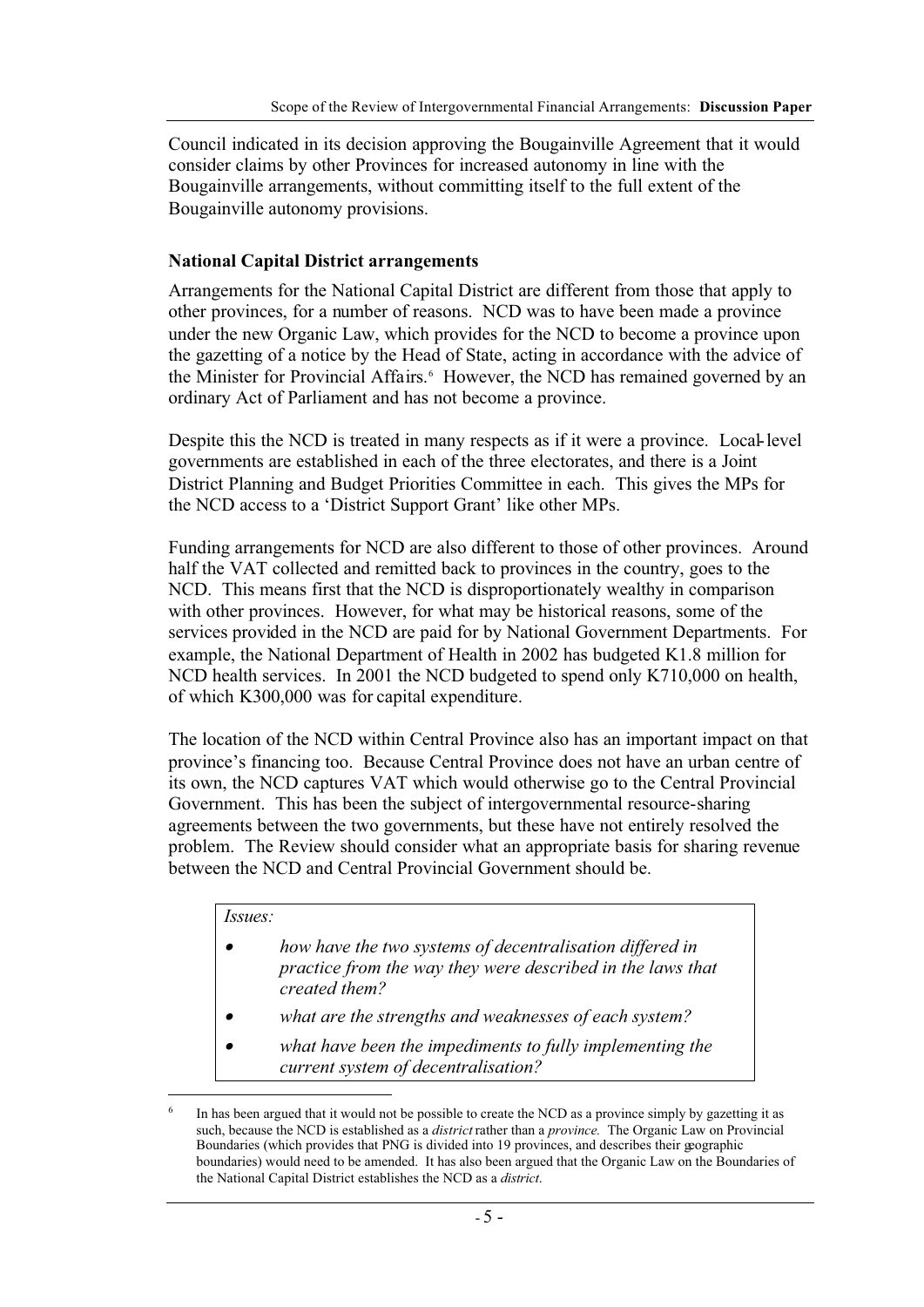- • *how do the political institutions and administrative arrangements of the current system of decentralisation affect the way financial arrangements are designed?*
- • *how will the financial arrangements agreed as part of the Bougainville Peace negotiations affect the broader system of intergovernmental financing in the future?*

The Constitutional Development Commission is currently undertaking a broader review of the Organic Law on Provincial Governments and Local-level Governments and the Review should seek to draw on its work.

# **Core principles**

This Discussion Paper proposes that the reformed financial arrangements should be directed toward seven key principles:

- (1) They should be **affordable,** but provide provincial governments with **reasonable certainty about funding** so that they can plan for the future development of the province.
- (2) They should ensure that funds are directed toward core priorities for **improving the quality of life** of all Papua New Guineans.
- (3) There should be **adequate accountability** to ensure money is spent properly.
- (4) The system should attempt, as far as possible, to **address inequity in levels of development** between different provinces, taking into account the need to also foster the efforts of those provinces that are successfully achieving economic growth and so contributing to the wealth of the country as a whole.
- (5) The **differences in capacity of provincial administrations** between different provinces should be taken into account.
- (6) They should **maximise the involvement of people in their own development**.
- (7) There should be **incentives for greater self-reliance** and to encourage citizens to work toward development.

These issues are discussed further below in the context of how the financing arrangements currently operate.

# **Affordability with certainty**

The old Organic Law arrangements provided provincial governments with some level of certainty about the funding they would receive, because the Minimum Unconditional Grant was based on the cost of transferred services. However, this formula tended to 'lock in' large variations in levels of development. Those provinces with extensive service delivery networks in 1976 continued to receive higher levels of funding.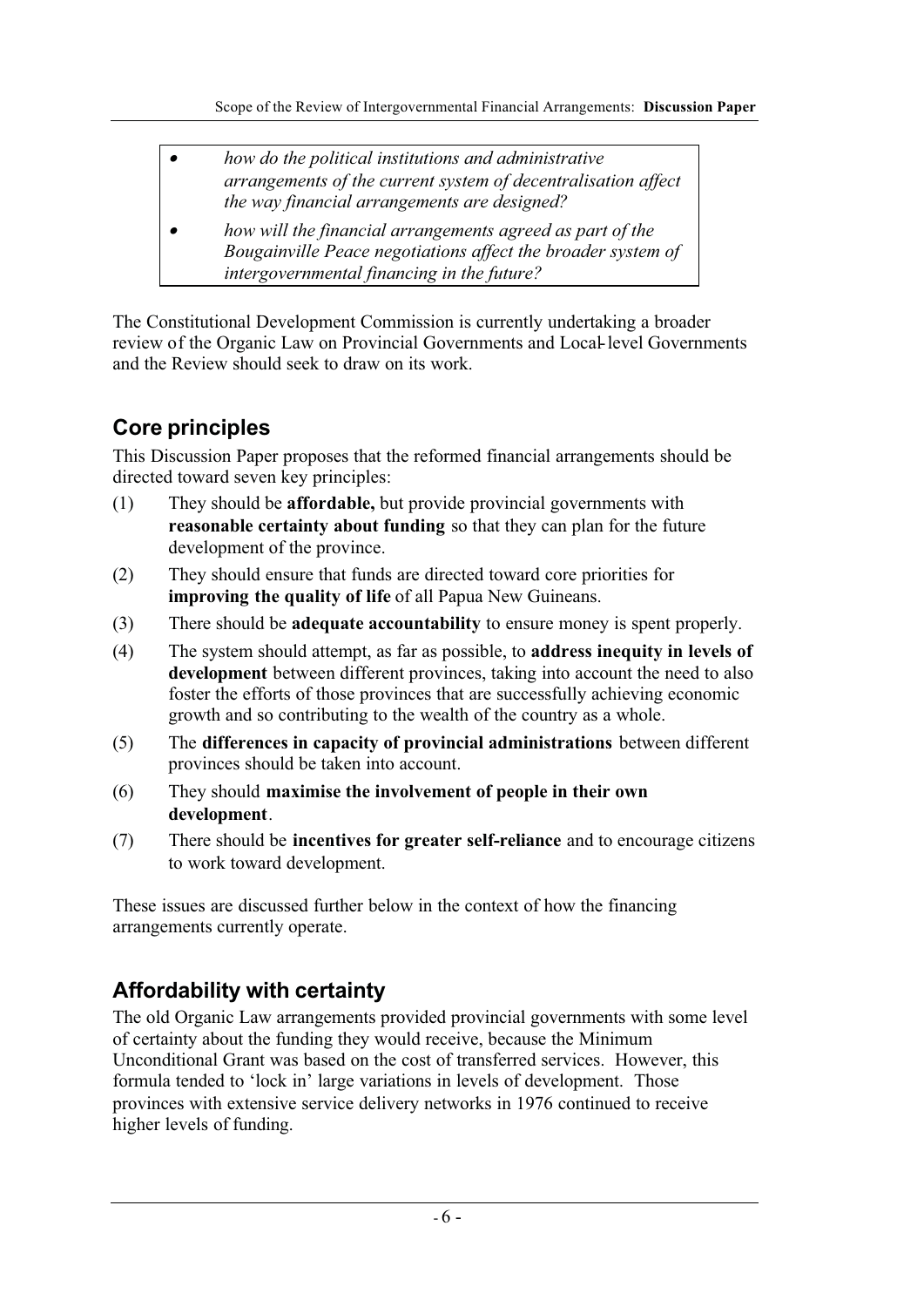Under the new arrangements, there has been an attempt to make the basis of the funding fairer to all provinces, by basing the grant formulae on population, land and sea area, regardless of the cost of service delivery in the province.

As national revenue has declined in real terms, there is a perception by the National Government that the grants set out in the Organic Law have become unaffordable. Since 1995, the National Government has not paid the Organic Law grants to provincial and local-level governments at the full rate set out in the Organic Law. The rise in population figures revealed by the 2002 census has meant that this year the level of grant funding dictated by the Organic Law is even higher.

The issue of affordability begs the question about affordability of what. As indicated above, some provincial services are currently funded from other parts of the national budget. It may be possible for the National Government to pay the full amount of the grants if it discontinued direct funding for hospitals, church rural health services, schools and other services.

The level of grant funding to lower levels of government needs to be seen in the overall context of total sources of revenue, and as a component of all the resources flowing to the sub-national level. However, it is also important that Provincial Governments have some level of certainty about their funding so that they can plan to implement programs that will span several years.

#### **Organic Law funding to provincial governments**

The bulk of the funds transferred to sub-national government are in the form of grants to pay staff.7 In 2002, provinces are budgeted to receive around K421 million in salary grants and  $K161$  million in non-salary grants.<sup>8</sup> If the Organic Law were complied with, provinces should have received approximately K380 million in nonsalary grants, bringing the total level of provincial and local-level grants or 2002 to around K800 million. In fact, as is discussed above, there is funding for the services delivered by provincial and local-level governments from several other sources apart from the Organic Law Grants.

In order to determine the proper levels of funding to provincial and local-level governments, the Review should seek to determine:

- (a) **what is the total 'resource cake' available to all levels of government**,
- (b) **how that resource cake is currently divided up through transfers of all kinds**—Organic Law grants, VAT distribution, assignment of other taxation powers, assignment of the right to receive other revenues (eg., royalties and licence fees) and 'in kind' transfers;
- (c) **what is an appropriate basis for determining the distribution of resources between National, provincial and local-level governments.**

In fact, although Staffing Grants are appropriated through provincial budgets, they are actually administered centrally, through a national payroll system.

<sup>8</sup> K133 million through Divisions 271-290 of the recurrent budget, K38 million through the development budget. Project aid and aid to Bougainville are excluded from these figures.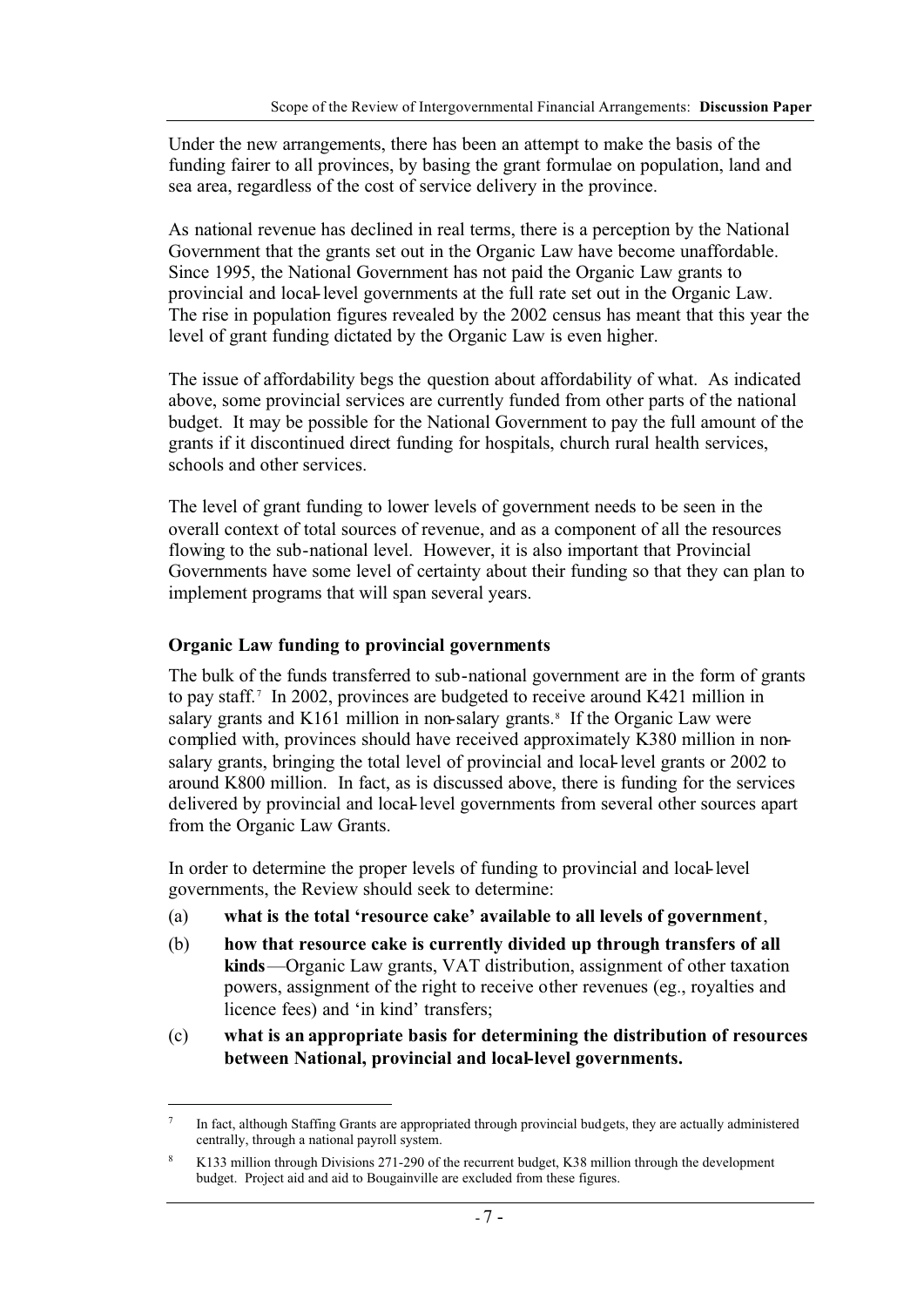#### **National context of payments to sub-national gove rnment**

Transfers to lower levels of government need to be seen in the context of all the funds available to government in PNG, and what they are currently used for. The National Budget for 2002 appropriates a total of K4.27 billion. Of this, K1.16 billion is appropriated under the Development Budget.

A substantial proportion of the Development budget is 'in kind' support from donors in the form of technical assistance and procurement of services, capital works and supplies. This is not revenue that can be converted into cash transfers. However, it is still important because it involves a transfer to provincial government of benefits which are due to the National Government under its arrangements with different donors. Around K165 million in the Development Budget does go directly to Provincial Governments. The main transfers are District Support Grant (nondiscretionary)<sup>9</sup> (K27 million), Special Support Grant for mining and petroleum provinces (K11 million) and K122 million to Bougainville..

The Recurrent Budget for 2002 appropriates the remaining K3.11 billion. Of that, 38% goes in servicing public debt (K1.17 billion). Of the remaining K1.9 billion

- 29% goes in Provincial and Local-level Government grants (K.55 billion);
- 71% goes to recurrent services funded through the National budget (K1.38 billion).<sup>10</sup>

#### **National spending on provincial services**

In addition to what is transferred to Provincial Governments in the form of grants, some of the basic services delivered at provincial level are funded by the National Government. For example, out of the K1.4 billion recurrent budget allocated through National Departments, the following funding for provincial services is included:

- $K92$  million for operation of provincial hospitals and church health services<sup>11</sup>;
- K28 million for purchase of pharmaceutical supplies distributed throughout the country $12$ ;
- K135 million for education subsidies:
- $K9.9$  million for provincial Treasuries<sup>13</sup>;

<sup>9</sup> Also referred to as Rural Development Fund. In the 2001 budget this amounted to K1.5 million per district, of which K500,000 per district was a 'non-discretionary' grant (that is, it is guaranteed by the Organic Law). This non-discretionary component is paid through the Development Budget in 2002.

<sup>&</sup>lt;sup>10</sup> In fact, there is some recurrent funding paid through the Development Budget, so this figure is not quite accurate.

<sup>&</sup>lt;sup>11</sup> Division 241 provides funding for all provincial hospitals and both the salaries of church health workers and the operating grants for church health centres. Port Moresby General Hospital and Laloki Psychiatric Hospital are not included in this figure.

 $12$  This is an estimated figure. K6.2 million is included in recurrent vote 240 and the remaining funds are under development vote 240 (HSSP), though not specified to be applied to pharmaceutical purchases. Under onceoff arrangements with the Australian Government, donor funds will support the bulk of pharmaceutical purchase in 2002. Last year the National Government allocation to pharmaceutical procurement was K34 million.

<sup>&</sup>lt;sup>13</sup> Division 227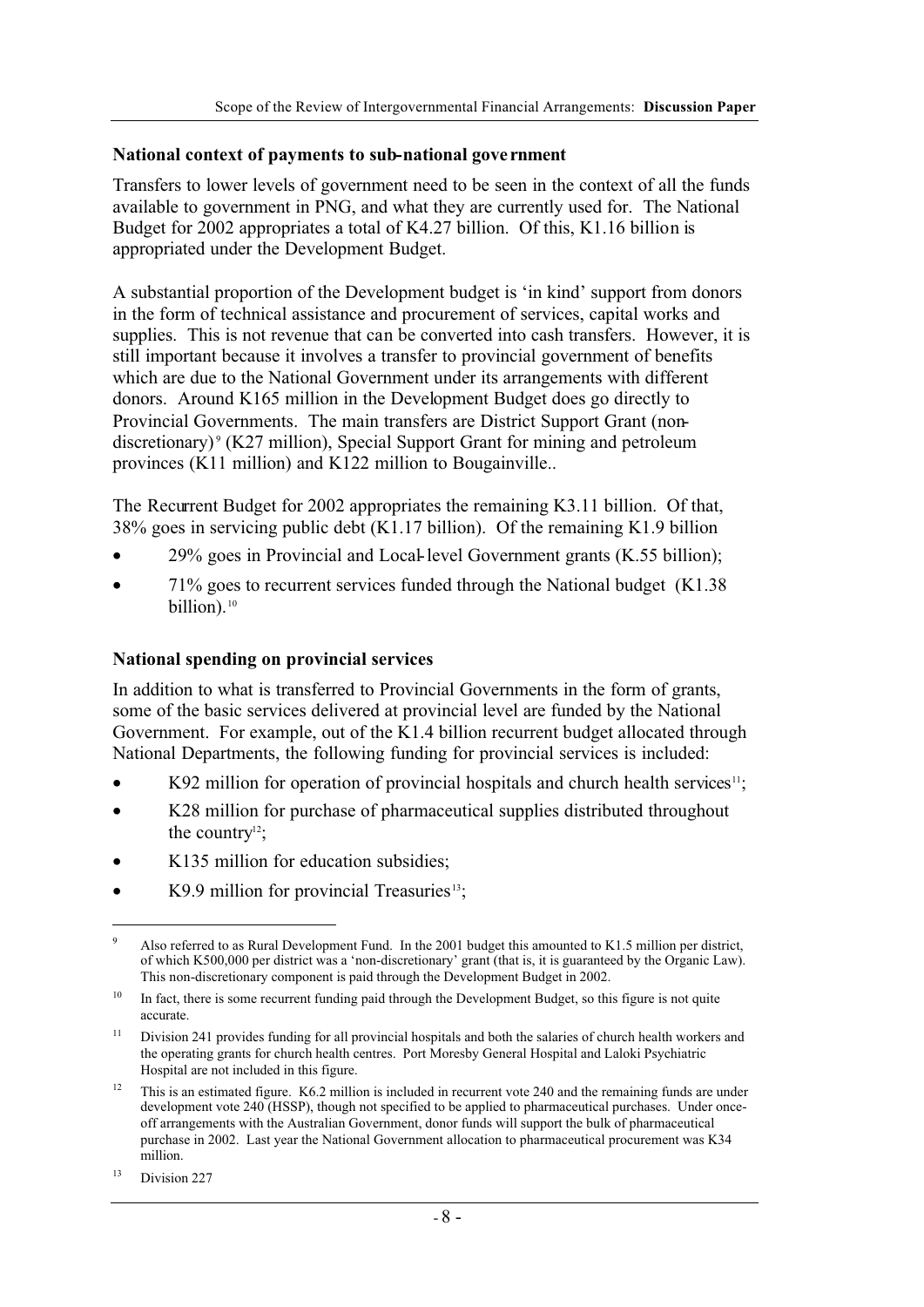• K1.9 million for health services in the NCD.

Some of these allocations fund services which are decentralised, while others fund activities which have always been understood as national responsibilities.

The Development budget also includes some allocations to services at provincial level, including K138 million for provincial road construction and upgrading, and some specific allocations to particular provinces.

The Review needs to look carefully at these resource flows in order to understand the total picture of what is being funded and by whom.

#### **Derivation grant**

A derivation grant has been common to both the old system of intergovernmental financing and the new one. Derivation grant is payable on the export value of goods but excludes goods on which royalty is paid.14 The new Organic Law provides for derivation grant to be paid at a rate 'not exceeding 5%', but does not specify how the rate should be determined.

Provincial Governments complain that they are receiving significantly less in Derivation Grant than they did under the old system, and that there is substantial underestimation of the value of their exports. In addition, there are long-standing issues about the apportionment of exports to the province of origin where they are actually exported from another province. For example, there is apparently no derivation grant paid to Gulf Province in respect of its substantial marine products production. There have been longstanding disputes between the National and Provincial Governments over the calculation of derivation grant since the early 1980s. The Review should examine why these problems are so difficult to resolve and what might be done about them.

## **Other sources of provincial revenue**

National grant transfers should also be seen in the context of other revenue flows to provincial and local-level governments, which make up part of the total source of public sector funds. This includes non-grant revenue which provincial governments receive in the form of:

- VAT transferred from the National Government;
- other taxes collected:
- licence fees collected:
- proceeds from investments including equity in mining and petroleum projects;
- mining royalty transfers.

Some local-level governments also receive substantial locally-collected revenue, although it is far from clear what sources this comes from. None of these amounts appears in the National budget. Provincial and local-level governments also receive

<sup>&</sup>lt;sup>14</sup> Section 97; Schedule 6 New Organic Law.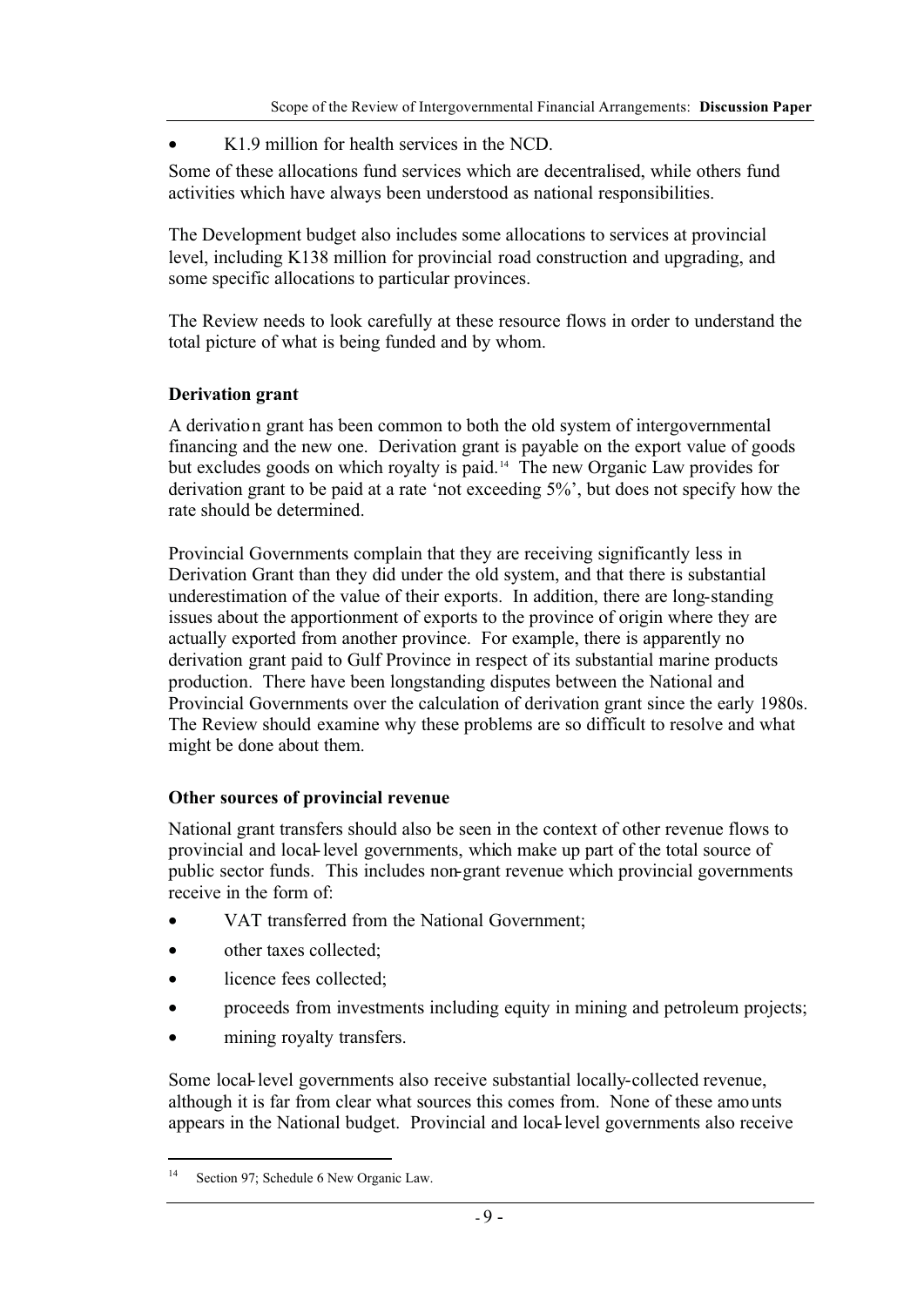some 'in kind' transfers through the tax credit scheme, which also do not appear in either national or provincial budgets.

It is estimated that provincial governments collected around K270 million in internal revenue in 2001.15 However, there is no readily available source of information about precisely how much is collected. Some provincial governments may not be collecting as much revenue as they could, because enabling legislation required under the Organic Law has not been passed. Accurate and comprehensive data is needed to assess the revenue-raising potential at sub-national level. The Review should seek to highlight any other available sources of revenue that might be available.

## **Value-added tax**

Value-added tax is probably the second most contentious aspect of the current financing arrangements between the Provincial and National levels of government.

Under both the old system of decentralisation, and the *Organic Law on Provincial Governments and Local-level Governments*, provincial governments were assigned the power to collect tax on retail sales. This tax represented the largest single source of internal revenue to most provincial governments, but the existence of so many different tax systems with different rates was a major economic inefficiency. The new Organic Law was subsequently amended to give the National Government concurrent power to impose the same tax. It has also been argued by the IRC that Provincial Governments cannot lawfully collect taxes until the National Government passes an enabling law. <sup>16</sup>

In 1999, the National Government commenced collecting a value-added tax (VAT) under an arrangement with the provinces whereby they agreed not to collect retail sales tax. Under this arrangement, VAT is collected by the Internal Revenue Commission and around one-third of it is remitted back to provincial governments. Provinces are guaranteed to receive at least what they collected in 1999 as a minimum remittance.

Most provincial governments now complain that they do not earn as much from VAT as they might have done from retail sales tax, even though they are guaranteed to receive not less than they collected in retail sales tax in the year before VAT commenced. It is argued by the IRC that some provinces in fact receive more in remittances than is actually collected, because of the minimum guaranteed by the *VAT Distribution Act*.

It is also asserted by Provincial Governments that the NCD receives a disproportionate amount of VAT, since around half the VAT remitted back to provinces goes to the NCD. It is said that VAT record keeping arrangements are resulting in sales that actually take place in other provinces being recorded as taking

 $16$  Section 86(2)

<sup>15</sup> No accurate figures are available for 2001, but this figure is arrived at by using the *lesser* of either the actual collection in 2000 as detailed in the provincial accounts, or the estimate set out in the 2001 provincial budget.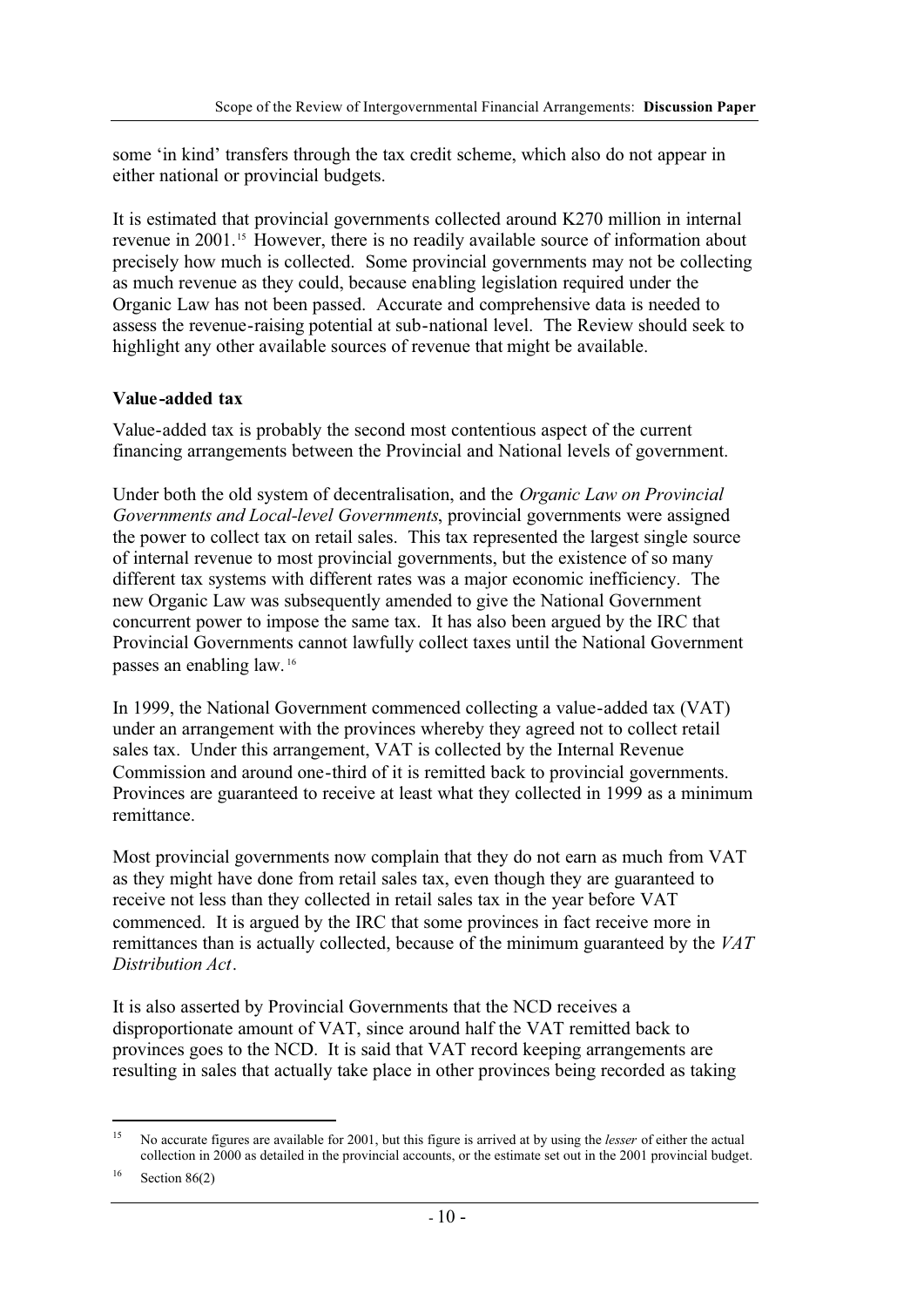place in Port Moresby. Cross-border issues were important in the old retail sales tax arrangements also, but may be even more significant under the VAT arrangements.

It will be important for the Review to examine the VAT arrangements closely, because they have such a significant impact on intergovernmental transfers and on horizontal equalisation issues.

#### **Resource development revenue flows**

There are significant revenue flows to provincial governments and local-level governments as a result of mining and petroleum projects. In the 2002 budget, Provincial Governments which host mining and oil projects are allocated K7.3 million in Special Support grant (SSG) and mining agreement payments, while local-level governments and development authorities will receive K3.9 million.

In addition, there are transfers of royalties for some projects, and some provincial governments hold equity in resource development projects that generate dividends. In all mining and petroleum provinces the Tax Credit Scheme provides for resource developers to construct infrastructure and offset the construction costs against company tax liabilities. This amounts to a net transfer of those costs from the National Government to the province, since the infrastructure is ultimately paid for by the National Government in tax foregone. The total amount of these 'off-budget' transfers needs to be fully ascertained.

Section 98 of the Organic Law provides for landowners to receive benefits from resource development projects. Section 98 appears to have been drafted without taking account of existing arrangements under the Memoranda of Agreement (MOA) for the mining and petroleum projects, which set out the division of resource benefits between National, Provincial, and Local-level Governments, and landowners. Its provisions fit more closely arrangements in the forestry sector, where provincial governments now no longer receive resource benefit transfers.17 The Review needs to address the framework for distribution of resource development benefits, because this is an important source of revenue to some provincial governments.

#### *Issues:*

- • *what have been the trends in resource transfers between national and provincial and local levels since 1995?*
- • *did the new system of decentralisation result in significant changes to the resource flows from national sub-national levels?*
- • *how are services at provincial and local levels currently being financed?*
- • *what basic principles should apply to the division of fiscal resources between national and lower levels of government?*

<sup>&</sup>lt;sup>17</sup> Under the old Organic Law on Provincial Government, provincial governments were entitled to transfers of the equivalent of timber royalties collected in the province, less the costs of collection and payments to landowners (usually 25% of royalties collected).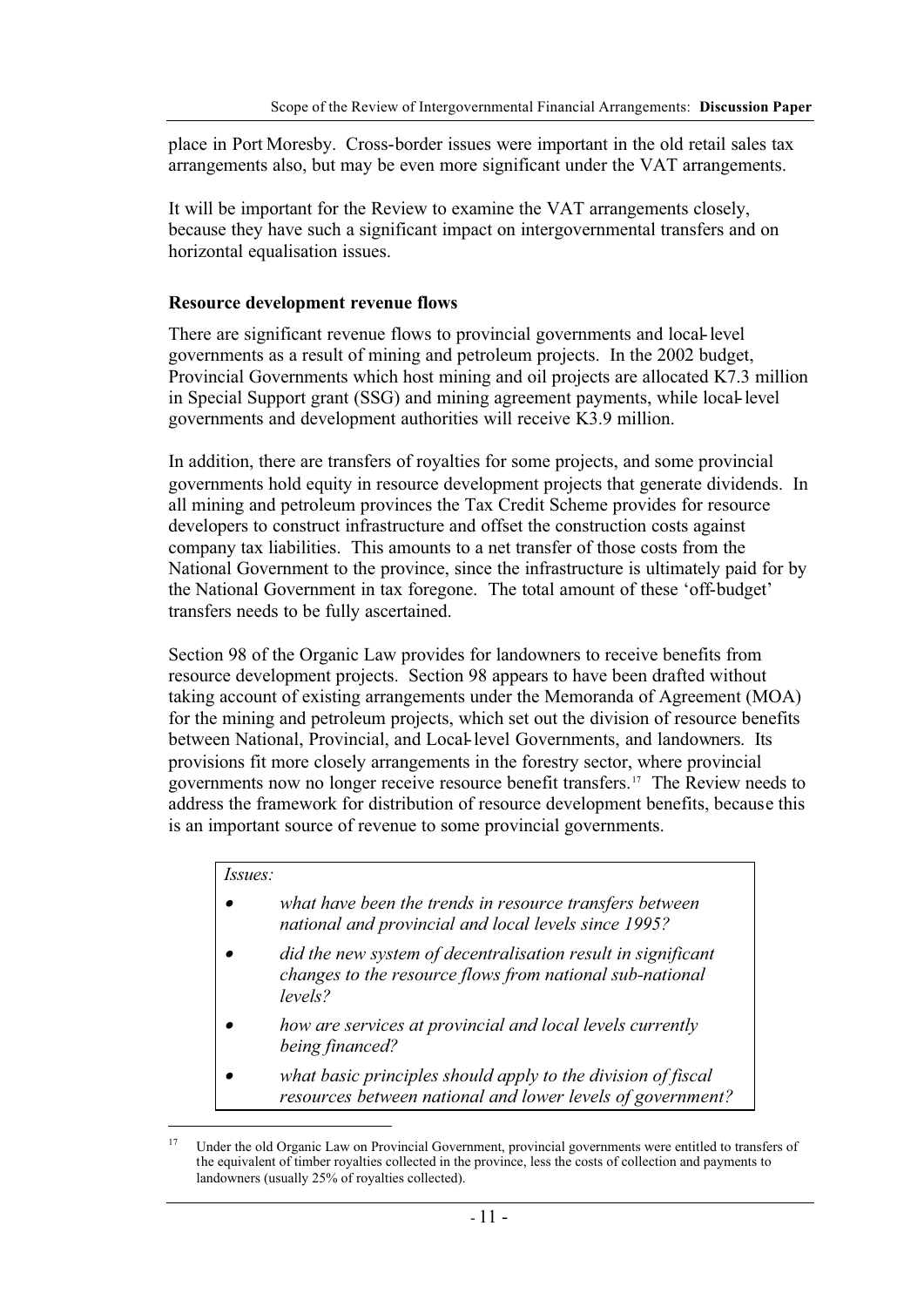| how can an adequate level of funding to provincial and local-<br>level governments be guaranteed, without unduly<br>constraining the National Government's management of<br>macro economic policy?                                                        |
|-----------------------------------------------------------------------------------------------------------------------------------------------------------------------------------------------------------------------------------------------------------|
| how should year to year levels of funding to provincial<br>governments be determined?                                                                                                                                                                     |
| how should internal revenue and benefits from resource<br>development projects be addressed in the system of inter-<br>governmental financing?                                                                                                            |
| is the framework for distribution of benefits from resource<br>development in Section 98 appropriate?                                                                                                                                                     |
| what is the impact of the current VAT arrangements on<br>intergovernmental transfers, and on the ability of the<br>National Government to fund transfers to provincial<br>governments? Should there be any changes to VAT<br>administration arrangements? |
| how effective is internal revenue collection by provincial<br>governments? How can administration of internal revenue<br>by be improved?                                                                                                                  |

# **Matching funding to priorities**

Provincial governments now have much more discretion over how they spend the funds transferred to them than they did before 1995. Most of the money spent by provincial administrations is allocated through the provincial budget, rather than the National budget as was the case before. The only conditions attaching to the National Government grants relate to equal spending in the social and economic sectors. However, it appears to be difficult to monitor whether these conditions are complied with.

A major issue is that it is far from clear what was intended by the new Organic Law. At the national level, it is argued that lower levels of government are intended to carry out national development policies at the provincial and local level. However, the practical effect of the Organic Law is to make Provincial and Local-level Governments more autonomous than they previously were. This would suggest that the intention was to give them the freedom to formulate their own policies. This has major implications, because the National Government is attempting to set a national policy framework through the Medium Term Development Strategy. This strategy focuses particularly on exactly the kinds of services that are currently functions of Provincial and Local-level Governments: health, education, agriculture and roads.

The Review will need to consider how these confusions and contradictions in the current arrangements should be resolved.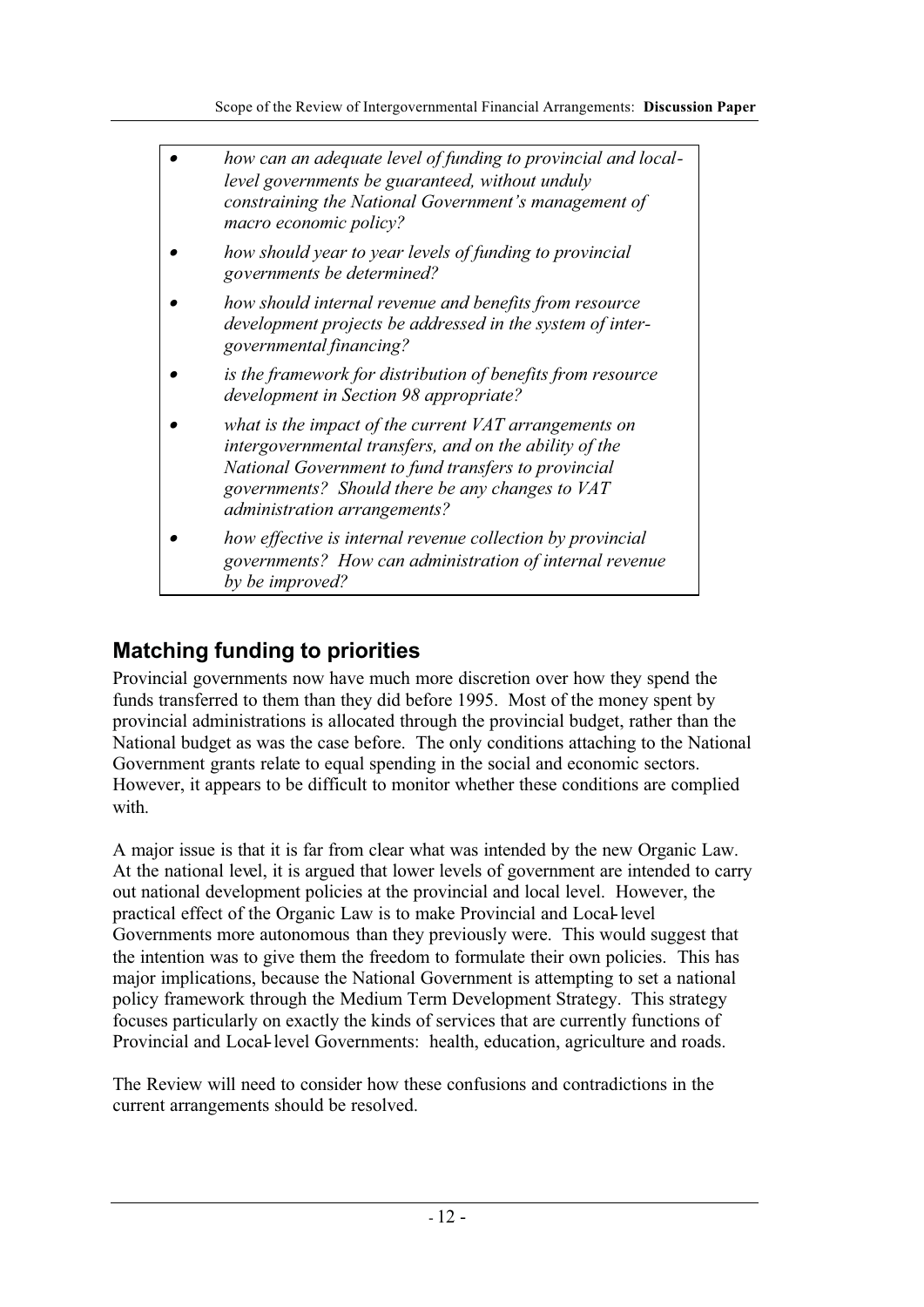#### **Linking funding to service delivery**

During the period immediately following the enactment of the new Organic Law, there was confusion about which level of government was responsible for funding which services. For example, Church health worker salaries and education subsidies for schools were no longer funded by the National government but provincial governments either did not accept responsibility for them either, or gave them a low priority in the issue of funds from the provincial accounts. As a consequence, from 1998 onwards special purpose grants were created to 'quarantine' the funding for these purposes. When this money is released to the provincial government, it carries a coding 'tag' which means that it should not be spent on another purpose. Some of this funding has now been recentralised altogether. In the 2002 budget all funding for church health services (both salaries and operating grants) and education subsidies are paid directly by National departments and do not pass through provincial governments at all.

Much of this confusion can be attributed to the de-linking of funding from functions. Provincial Governments complain that they have received transferred functions with no funding to deliver them. The National Government, on the other hand, complains that Provincial Governments do not carry out their mandated functions. Provincial Governments in turn also look to Local-level Governments for a contribution to service delivery, and both Provincial and Local-level Governments complain that they can not be expected to deliver mandated functions if they do not receive the mandated level of funding under the Organic Law. All of these problems can be resolved if the formula for funding is related b

#### **Distribution of functions**

The main reason for the confusion about which level of government should be paying for what is that there is confusion about the roles and functions of each. The Organic Law gives Provincial Assemblies power to make laws in certain areas, but these do not necessarily equate to administrative functions. The *Provincial Governments Administration Act* and the *Local-level Governments Administration Act* also provide lists of functions, but again they do not provide complete guidance about which of the portfolio of basic services provincial governments are responsible for. In addition, most essential services have always been jointly delivered. For delivery of education services, for example, curriculum materials and school inspectors are paid for by the National Department of Education, although education is primarily a decentralised function.

An attempt was made to delineate functions in 1996-1997 but it was never completed. Distributing functions was all the more difficult because at that point local-level governments had not been properly established and it was not clear what they would do.18 Furthermore, the exercise did not involve matching the funding levels under the new Organic Law with the cost of delivering the functions that were determined to be a provincial responsibility.

<sup>&</sup>lt;sup>18</sup> Handbook on Roles and Responsibilities of Different Levels of Government under the Reforms, March 1998. Note that for several agencies there is no clear description of the roles of provincial and local-level governments.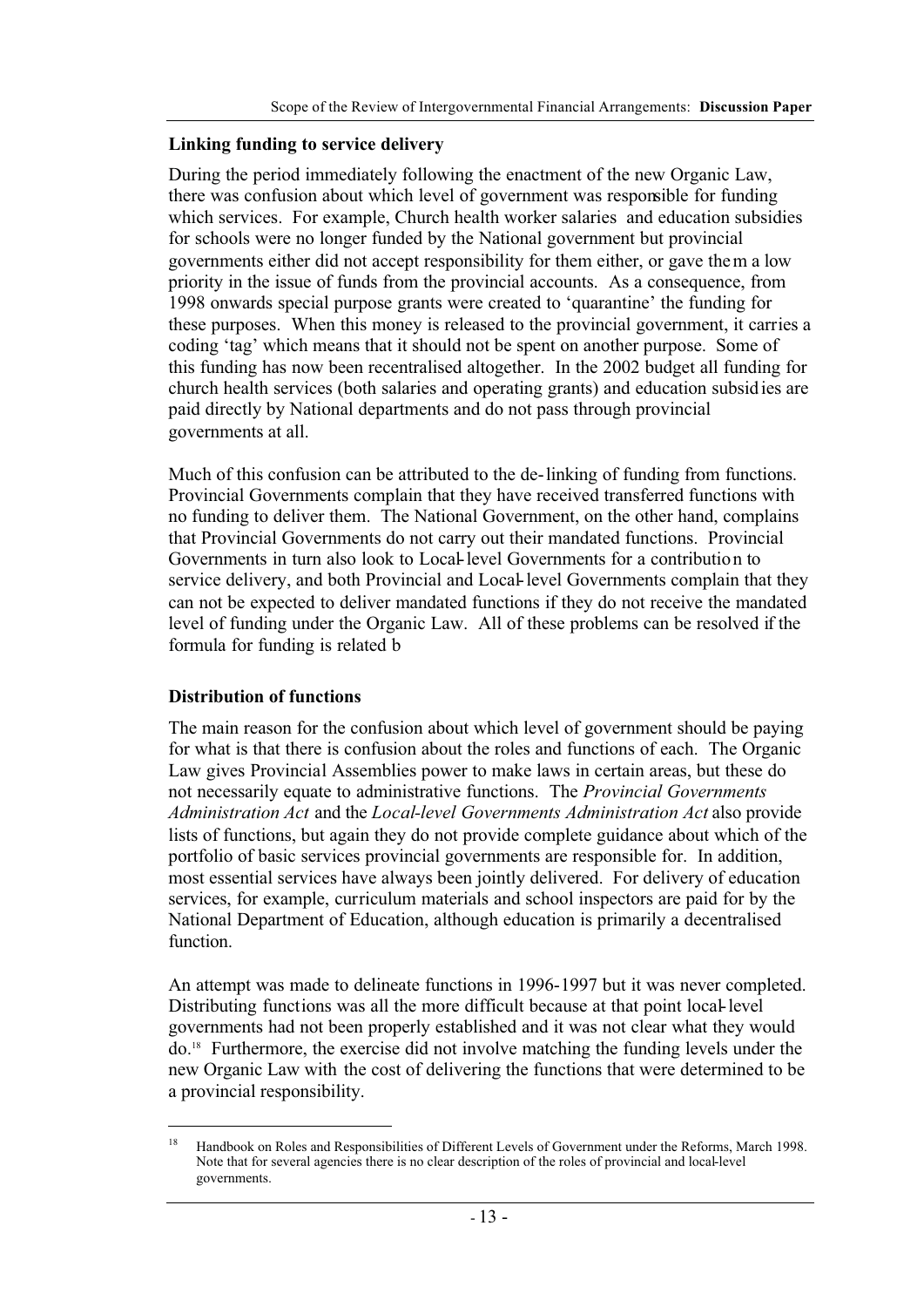As noted above, there was an initial transfer of functions to provincial governments in 1996, in an attempt to match increased provincial funding with increased functions. In 1998 a number of national functions were also transferred to Provincial Governments without any corresponding transfer of additional funding. Some of these functions were funded by the respective provincial governments and some were not. In some cases, some national funding of these functions has been reinstituted.

Financial resources are not the only resources which are important for service delivery. Human resources are also critical. In 1996 a number of positions in National Departments were transferred to provincial administrations to accommodate the transfer of functions with which those staff were associated. The period from 1996 to 2001 has coincided with a series of down-sizing exercises which have reduced the numbers of staff at national and provincial levels. Provincial Governments have their staff ceilings set at the National level, so they are required to cut staff to fit within those budgetary and numerical ceilings. In some cases, this has reduced provincial capacity to carry out the transferred functions. The Review needs to determine clearly what functions were being performed by Provincial Governments in 1995, what further functions and staffing were transferred after 1995, and what financial and human resources are now associated with those functions.

## **Role of Local-level Government**

The role of local-level government adds another dimension to the question of how to allocate functions according to service delivery responsibilities. Under the new system, Local-level governments are funded and supervised directly by the National Government, rather than by Provincial Governments as was the case before.

Local-level government is clearly intended to have a major role in service delivery under the new Organic Law, because such significant levels of funding are directed to them (around K35 million per year). However, they are permitted to have only six staff under the *Public Services (Management) Act*, and in fact only two staff positions are funded.

It is not clear what local governments are intended to do (or could actually manage to do) with only two staff. Although districts are the focus of service delivery, and the majority of public servants may now be at district level, they are part of the provincial administration and report ultimately to the provincial capital. Since local-level governments have their own bank accounts, there is no clear mechanism for locallevel governments to fund the activities of these provincial staff working at district level. If it is intended that the majority of local-level government funds should be directed toward funding capital works constructed by private firms or local communities, then the question of their capacity to contract and supervise the execution of this work needs to be examined.

## **How is basic service delivery being funded**

The most fundamental test of the new system of intergovernmental financing is whether it is facilitating the delivery of basic services—education, health care, roads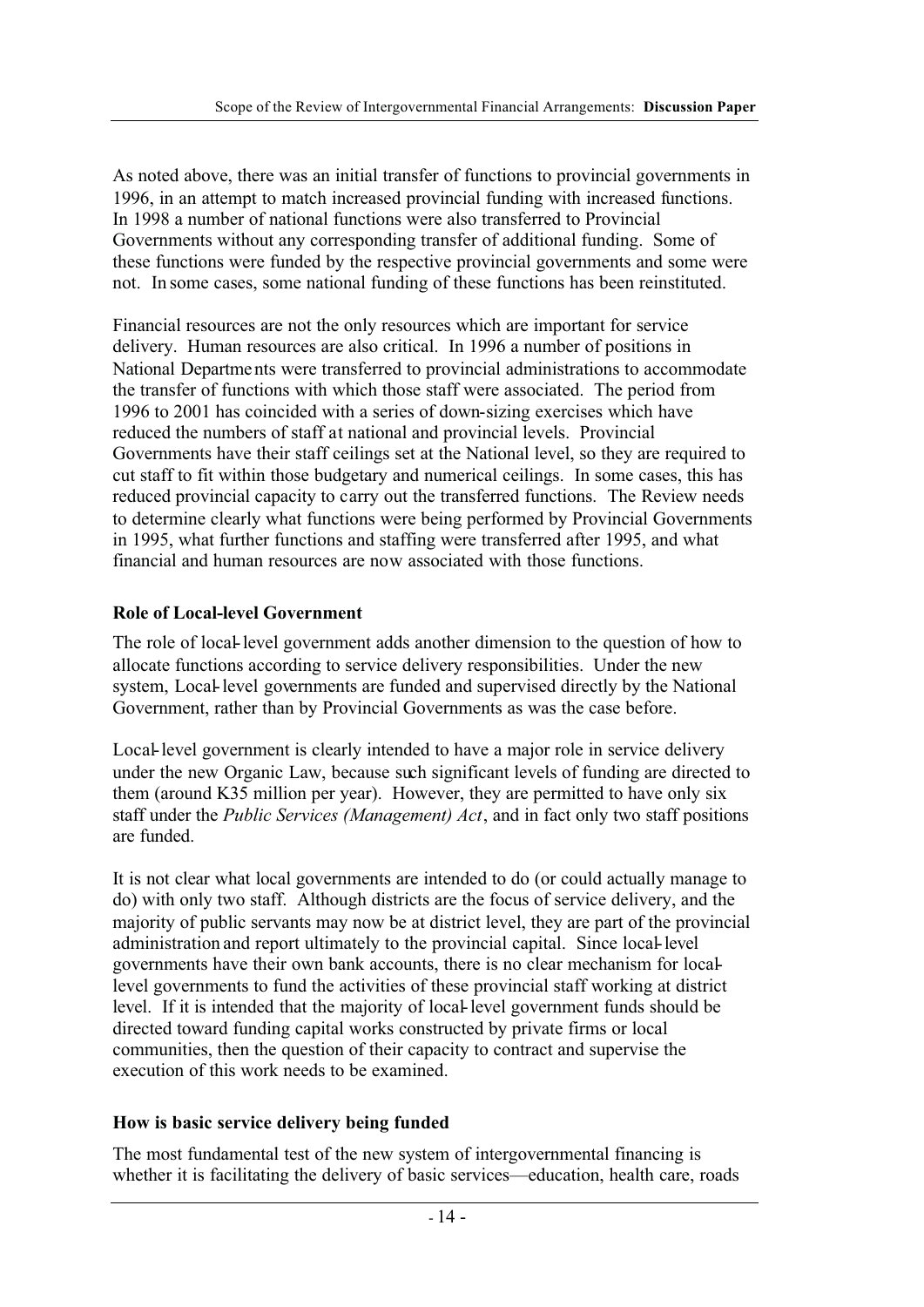and basic maintenance—in rural areas. A critical issue for the Review will be to determine how basic service delivery is being funded at present and how the Organic Law arrangements impact on that. Since there are almost no nationally-controlled staff at provincial level engaged in delivery of basic services, service delivery outcomes depend largely on how provincial governments and local-level governments deploy their human and financial resources toward achieving them.

In order to understand what contribution provincial governments make to service delivery from their slice of the national resource cake, the Review needs to examine provincial budgets and expenditure and analyse them on a sectoral basis.

Recent work analysing provincial budgeting and expenditure on health services suggests that some provincial governments do not necessarily accord priority in the allocation of funds to the basic services which National planning processes like the Medium Term Development Strategy and the National Charter for Reconstruction and Development have identified as important. Other provincial governments are supporting these activities comparatively well, and have achieved improvements in outcomes as a result. It will be important for the Review to understand why that is the case. As alluded to above, the question of whether provincial governments should be required to conform to nationally-set policy priorities sets the context for this analysis.

#### **Recurrent vs project expenditure**

There appears to be a high level of spending on projects in provincial budgets, compared with spending on recurrent goods and services. One reason for this may be the conditions attaching to Organic Law grants. In the 2002 Budget, more than 80% of the non-salary grants (that is, the money that is not for salaries) is earmarked for 'development' spending. 19 This leaves little money available for the day-to-day running costs of provincial and district services, unless provincial governments use their non-grant revenue for this purpose.

While there is clearly a need for essential infrastructure to be replaced in some areas, basic service delivery relies most of all on recurrent funding for operational materials, public servants' travel, training and so on. It is also important to understand how new infrastructure creates demands for even greater levels of recurrent funding. Each new school, for example, generates a demand for ongoing recurrent funding of teacher salaries, leave fares, school books, utilities and maintenance. The Functional Review of the rural health sector found that that the cost of delivering minimum standard services<sup>20</sup> amounts to around K53 million, but allocations from provincial budgets amount to less than one quarter of this.

<sup>&</sup>lt;sup>19</sup> These figures take into account the following: Administration Grant, Town and Urban Services Grant, Derivation Grant, Local-level and Village Services Grant, Infrastructure Grant, Non-discretionary District Support Grant, Special Support Grant. All but the first three have development purposes specified in the Organic Law. It is not clear whether 'development' is used in its local context in the Organic Law—meaning capital or project spending rather than recurrent, or whether it is used in its broad development economic sense—meaning activities which contribute to national development and so includes the recurrent cost of activities like health and education services.

<sup>&</sup>lt;sup>20</sup> Clinical services, disease control, family health, health education and facility operation.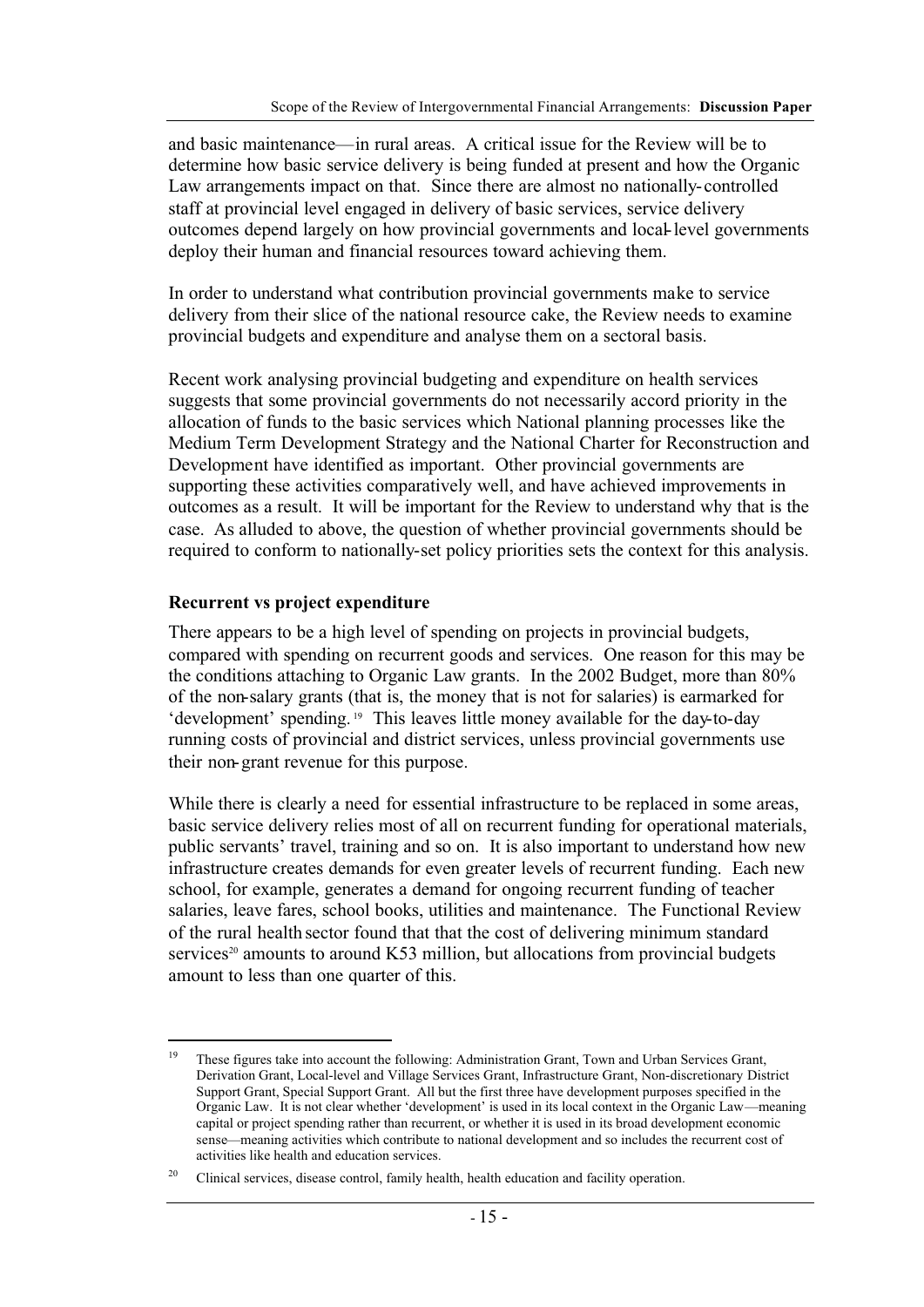In addition to the mandate in the Organic Law to focus on development expenditure, Provincial Governments face other hurdles in allocating funding to operational costs. The arrangements for budgeting through committees of political leaders (Joint District Planning and Budget Priorities Committees and Joint Provincial Planning and Budget Priorities Committees) create huge pressures for project spending to be favoured over recurrent public service operational costs. The Review should consider how provincial funding arrangements can be structured so as to mitigate these pressures if this is appropriate. It should consider whether any emphasis on project funding at provincial and district level is adequately supported through existing planning systems, and whether there is the capacity to implement projects at all levels of government and in all provinces.

## **Cost of the new system**

Some analytical work done so far on provincial budgets suggests that the new system has high political and administrative overheads, as a result of increased numbers of elected representatives in the system, and the need for public service resources to be devoted to administration in a system which has more tiers than it previously did. The high cost of the earlier system was one of the stated reasons for replacing it, but analysis at the time suggested that less than 5% of the funds going to provincial governments under the old system was spent on the cost of the system itself. Analytical work should be undertaken by the Review to determine whether the new system is more or less costly than the old one.

| <i>Issues:</i> |                                                                                                                                                                                                                            |
|----------------|----------------------------------------------------------------------------------------------------------------------------------------------------------------------------------------------------------------------------|
|                | what services are currently being funded at each level of<br>government, and are these funding levels realistic?                                                                                                           |
|                | how should functions be distributed between different levels<br>of government, and how should adequate funding for those<br>functions be assured?                                                                          |
|                | what should local-level governments be expected to do with<br>the funding they receive, or should the basis for funding<br>local-level government be changed?                                                              |
|                | is the flow of funding to provincial and district level<br>supporting the delivery of basic services?                                                                                                                      |
|                | how have changes in the pattern of flows to sub-national<br>level impacted on service delivery by provincial governments<br>and other bodies responsible for delivering public services<br><i>(for example, churches)?</i> |
|                | what information is available to suggest what level of<br>funding is required to meet the costs of basic services?                                                                                                         |
|                | should functions be rationalised to refocus on priority<br>services?                                                                                                                                                       |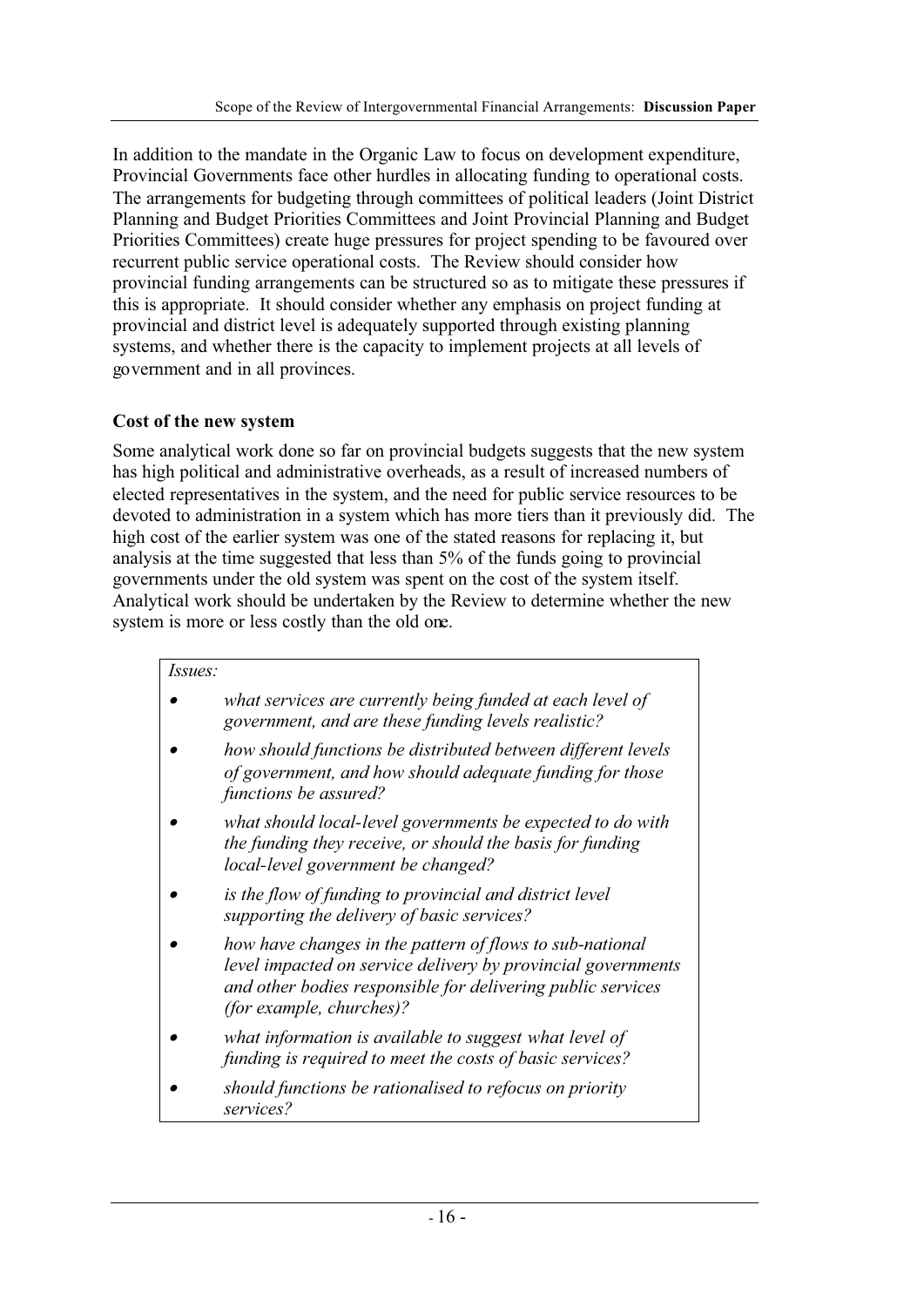| what is the cost of the administrative and political aspects of<br>the new system of decentralisation? How does this compare<br>with the old system of decentralisation?                                                 |
|--------------------------------------------------------------------------------------------------------------------------------------------------------------------------------------------------------------------------|
| should expenditure planning at either provincial or local<br>levels of government be subject to any constraints or<br>conditions? If so, how should they be framed, and how<br>should compliance with them be monitored? |
| what priorities—national or provincial, or what mix of<br>each-should determine the way funds should be allocated?                                                                                                       |
| are the current conditions attaching to grants useful, and are<br>they capable of being monitored?                                                                                                                       |
| what economic criteria should determine the assignment of<br>expenditure and revenues to each level of government?                                                                                                       |

Service delivery by provincial governments is the focus of the Service Improvement Program, being implemented from 2002 onwards. Any examination of service delivery patterns and responsibilities undertaken for the purpose of the Review should link with this program.

Some analysis of provincial budgets for 2001 was done as part of the Health Functional and Expenditure Review in 2001. The Review proposes to build on that work for the other sectors.

Analysis of Provincial spending on health has been carried out under the Health Sector Development Program each year since 1996. This work is particularly useful because it provides the only national level aggregation of data on both spending of national grants and internal revenue. It could be expanded to cover all the other sectors in 2002, when 2001 expenditure data will be aggregated.

In addition, an expenditure tracking exercise in the education sector will be undertaken in 2002 by the National Research Institute. This work proposes to track a sample of allocations to schools to determine whether the full allocation at the centre actually reaches the schools for which it was intended. A broader cross-sectoral study of all spending by provincial governments needs to be undertaken in order to establish what proportion of funding actually reaches the basic services for which it is intended.

## **Accountability and intergovernmental relations**

Under the Organic Law, Provincial Governments no longer have their own finance management laws and provisions for accountability to the Provincial Assembly. Instead, they are accountable to the National Government through the Minister for Provincial Government and Local-level Government Affairs and the Minister for Finance.

There are six mechanisms that allow the National Government to supervise provincial and local-level governments and which make them accountable to the National Government. First, **provincial and local-level governments can be suspended** if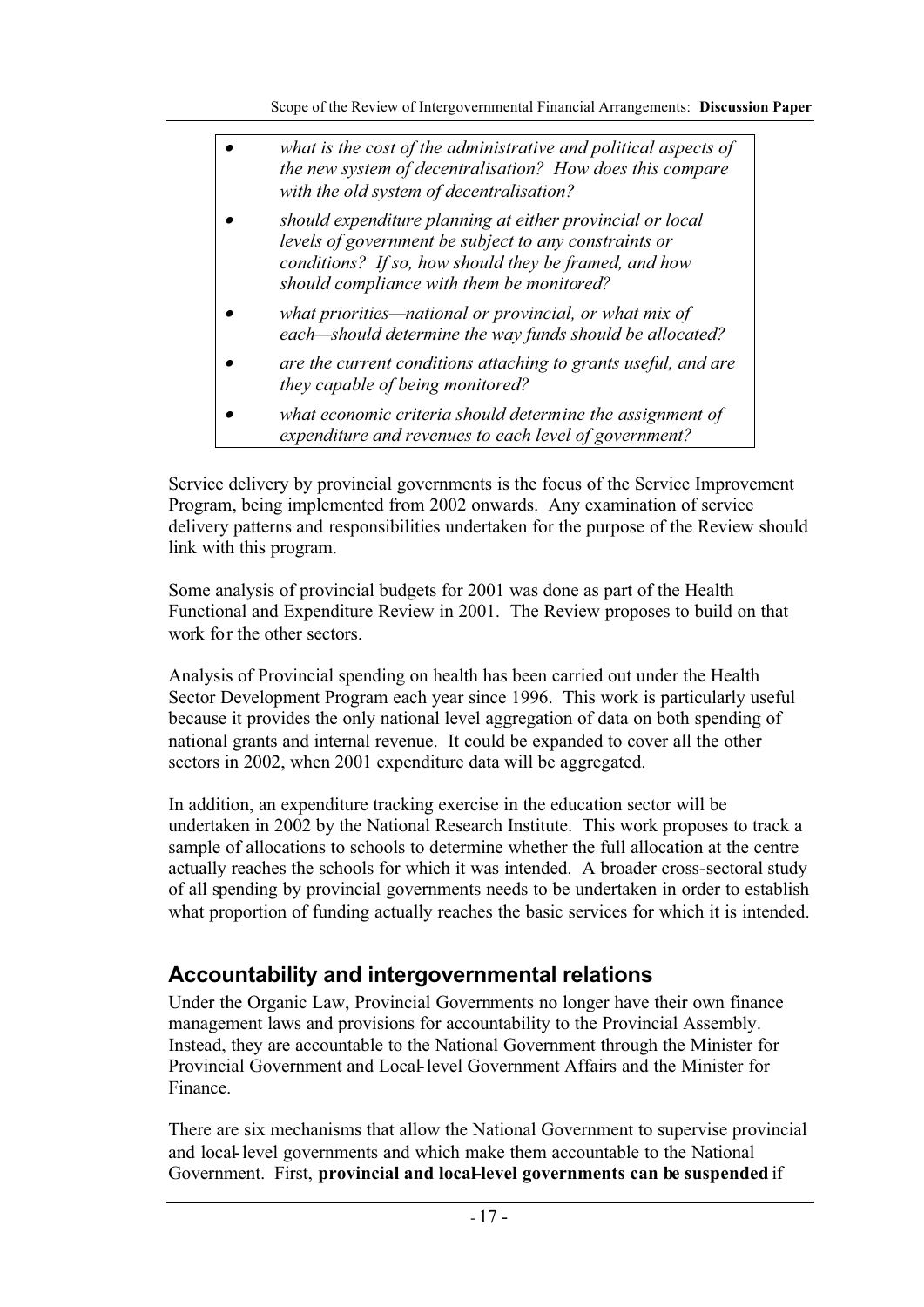they 'undermine the National Parliament or national unity'. A provisional suspension may be imposed by NEC and then confirmed by Parliament.<sup>21</sup>

Second, Section 51 of the Organic Law provides for a process of investigation and reporting where there is corruption, maladministration, poor financial management or a failure to meet the standards set by the National Government, which may be followed by **withdrawal of powers and funding by the NEC**. (This provision was ruled to be unconstitutional by the Supreme Court in October 2001.<sup>22</sup>)

Third, some of the **grants to lower levels of government are subject to conditions**. The Infrastructure, Town and Urban Service and Local-level Government Grants are subject to grant conditions requiring them to be spent equally on social and economic development.<sup>23</sup> The Derivation Grant is required to be spent on promoting industry.<sup>24</sup> The Administration Grant is not permitted to be used for salaries.<sup>25</sup>

Legally, the only way this supervisory mechanism could be enforced is through the fourth mechanism, requiring **approval of draft provincial and local-level government budgets by the Minister for Finance**. 26 In practice, it seems that compliance with grant conditions is not monitored, and provincial budgets are not rejected if they do not comply.

Fifth, provincial governments and local level governments must **manage their finances and report in accordance with the** *Public Finances (Management) Act*. Finally, there are **Organic Law reporting requirements**. Provincial and local-level governments must submit audited financial statements to the Ministers for Finance and Provincial Affairs. Half the funds due to the provincial government can be withheld if the statements are not submitted.

#### **Supervision of local-level government**

An important change which came about with the new system of decentralisation is that local-level governments are responsible directly to the National Government, instead of to Provincial Governments as was previously the case. The capacity of the National Government to undertake this supervision, particularly from Port Moresby, is questionable. Provincial Governors have lobbied at several meetings over the last six years to change these provisions so that local-level governments answer to Provincial Governments again.

The direct accountability of local-level government to the National Government has particular ramifications where the approval of budgets are concerned, and represents a major obstacle in the flow of funds. Local-level government budgets are required to

<sup>21</sup> Section 187E, Constitution.

<sup>&</sup>lt;sup>22</sup> In re Section 18 of the Constitution, Application by Anderson Agiru. SC 4 of 2000, SC 67, 8 October 2001

<sup>23</sup> *Organic Law on Provincial Governments and Local-level Governments* Schedules 3.2, 4.2 and 5.2.

<sup>&</sup>lt;sup>24</sup> Schedule  $6.6$ .

<sup>&</sup>lt;sup>25</sup> Schedule 2.2.

<sup>26</sup> Section 141 *Organic Law on Provincial Governments and Local-level Governments*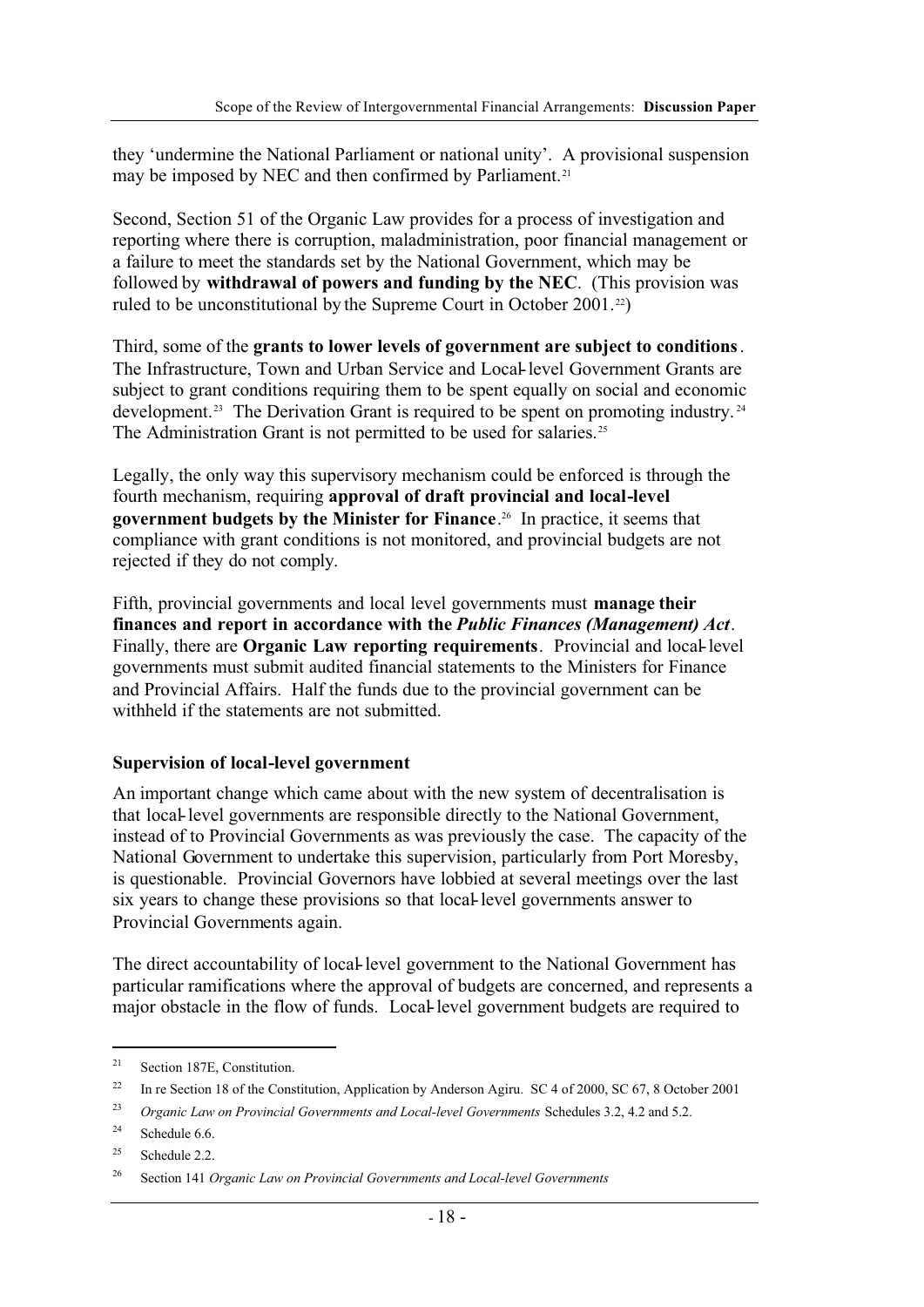be submitted to the National Minister for Finance for approval.<sup>27</sup> It is a large job for the Budgets Division in Department of Finance to scrutinise over 280 budgets. In some cases, the budgets are not approved until four or five months into the year, which means that the local-level government is starved of funds until that time. The Review should consider whether a more efficient form of accountability for locallevel governments can be devised.

## **Transparency**

Transparency is an important characteristic of accountable systems. There is now significantly less transparency concerning provincial finances than there was prior to 1995. Previously, provincial governments accounted for their internal revenue and grants according to their own provincial financial management legislation, and for funds received through Divisions 271-290 of the national budget in the same way as other Departments. This provided quite a detailed breakdown of spending by function and line item. Provincial financial statements provided a similar level of detail in relation to internal revenue. Now, the PNG Public Account reports expenditure of the provincial and local-level government grants as one-line amounts, and because of lack of agreement on format, provincial governments have only just begun to file their financial statements for the years since 1995.

Neither provincial budgets nor provincial financial reports are released publicly, unlike the National Budget and the Public Account. This means that there is little information available by which the performance of provincial governments might be assessed by voters in the province.

## **Government planning, budgeting and accounting system**

The main reasons why there are not readily available reports on provincial expenditure relate to the government computerised accounting system, PGAS. The limitations of PGAS have been a major obstacle in implementing the Organic Law reforms. Because the national grant and internal revenue components of the provincial budget are accounted for in separate PGAS databases, it is difficult to get any clear picture of how provincial governments use the resources at their disposal.

There are also problems with provincial budgeting. Provincial budgets are presented in different formats which makes aggregation at the national level difficult. The primary division is by district, rather than sector, so it is difficult to get an accurate picture of spending on particular services. In addition, the number of steps involved in the budget cycle now that provincial and national budget processes are integrated rather than parallel, means that provincial government funding is usually not released until well into the financial year.

The Health Functional and Expenditure Review identified the difficulties in getting cash into districts as a major impediment to service delivery at the district level. Although service delivery functions are decentralised to the district level under the

Section 141(4) provides that no provincial or local-level law relating to fiscal matters can take effect until it is approved by the Minister for finance matters.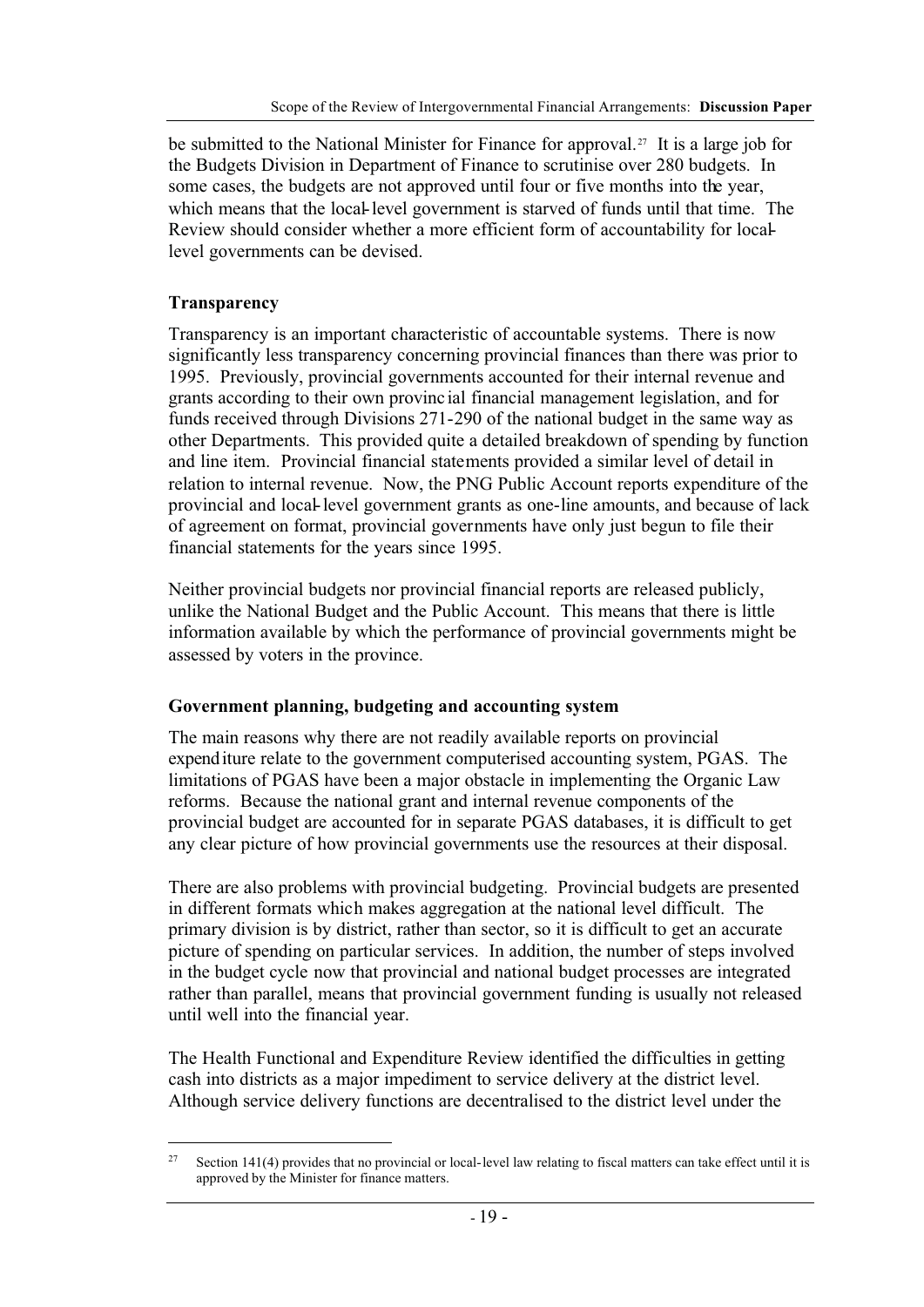Organic Law, the Government financial management system cannot easily deliver resources for service delivery to that level of government. Again the complexities of decentralising PGAS are a major obstacle.

In developing alternative arrangements for intergovernmental financing, the Review needs to take into account the limitations of existing financial management systems where those are not easily changed, or identify the implications of any changes that may be required.

## **Role of the NEFC and NMA**

The National Economic and Fiscal Commission is established under the Constitution. It is independent of Government and has a role to provide policy advice to the Government on inter-governmental financing arrangements, and on the amount of grants. It also considers applications by sub-national governments for loans, and has powers to recommend on how to achieve equity in provincial funding, review public accounting practices, and carry out 'cost-benefit analyses' of natural resource developments. It has formal links to the NMA through its role to provide advice on planning and implementation systems of provincial governments, and it has a specific function to establish a gradation system for the purpose of ranking provinces according to their level of development. The Review should consider what the role of the NEFC under reformed arrangements should be.

#### *Issues:*

- • *how can the system of public expenditure management be made more transparent?*
- • *how can the difficulty of monitoring almost 300 local-level governments from the centre be addressed?*
- • *what are the administrative obstacles to the decentralisation of financial management and how might they be overcome?*
- • *what should be the role of the NEFC and how should it be formally linked to the NMA?*

The financial management and budgeting systems are being reformed under the Financial Management Improvement Program (FMIP). This program (which involves technical assistance provided by the ADB, UN and AusAID) will address some of the issues identified above.

# **Equity and disadvantage**

Under the old Organic Law, minimum unconditional grant funding for provinces was calculated on the basis of the cost of delivering transferred functions in those provinces in 1976, indexed annually. This formula tended to favour provinces which were well developed at independence, and so it locked less-developed provinces into a low level of funding. This is one of the reasons why provinces did not complain about receiving funding in other (more tightly controlled) ways, through the National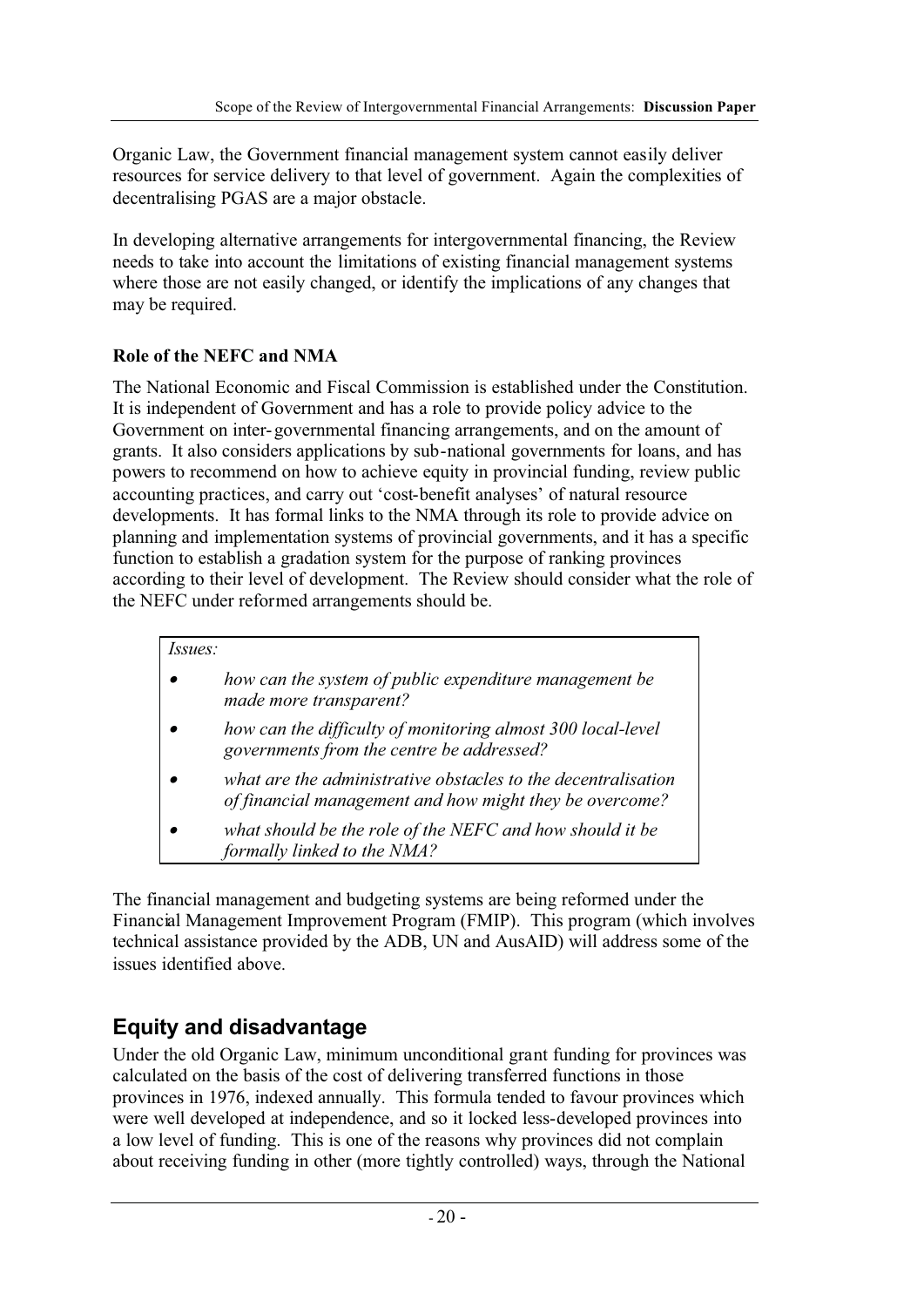budget divisions 271-290, because it allowed funding levels to increase at a greater rate than the MUG formula.

Although they are fairer than the MUG formula, the new Organic Law formulae produce unintended results in two other ways:

- (1) The formula for Town and Urban Service grants for each province is based on the 2000 urban population, however, the formula for the rural LLG funding (the Village Services and Local-level Government grant) is based on the *whole* provincial population, including the urban population, but is distributed among LLGs representing only the rural population. In effect, the kina per head funding is higher for rural LLGs than for urban LLGs, which have much more significant services to maintain.
- (2) Provinces with substantial coastal or island populations are intended to receive an additional 'weighting' in the grant formula by the inclusion of maritime area in the calculations. However, only provinces with populations of less than 100,000 are included in the definition of 'maritime provinces'. Since the 2000 census, Gulf Province has a population of 105,000, and so it no longer qualifies as a maritime province.

The new Organic Law grant formulae provide a more equitable basis for distribution of funding than the old system, because they are based on population and land area, rather than on past levels of funding. However, two other major sources of revenue distort these per capita distributions between provinces.

First, VAT accounts for K150 million in transfers to provinces, of which around half goes to the NCD. The distribution of VAT reflects the level of economic activity in the province, and so it favours the better-developed provinces. (There are other problems with VAT distribution, as noted above.) Second, the provinces in which there are mining and oil projects receive benefits that other provinces do not. The benefits from mining and petroleum are fairly substantial and so they provide a windfall source of funding for new activities which is not present in other provinces. This effectively creates two classes of provinces. It will be important for the Review to understand how provincial and local-level governments have used this additional revenue to further development in their provinces.

These observations highlight the issues about the extent to which the intergovernmental financing arrangements should reflect the different objectives of horizontal equalisation, on the one hand, and creating incentives for growth through funding based on derivation principles, on the other.

#### *Issues:*

- • *what has been the overall impact of differential resource transfers to some provinces? Has it resulted in improved service delivery in those provinces? Are those provincial governments addressing new priorities?*
- • *to what extent should achievement of horizontal equity be a goal of the intergovernmental financing arrangements?*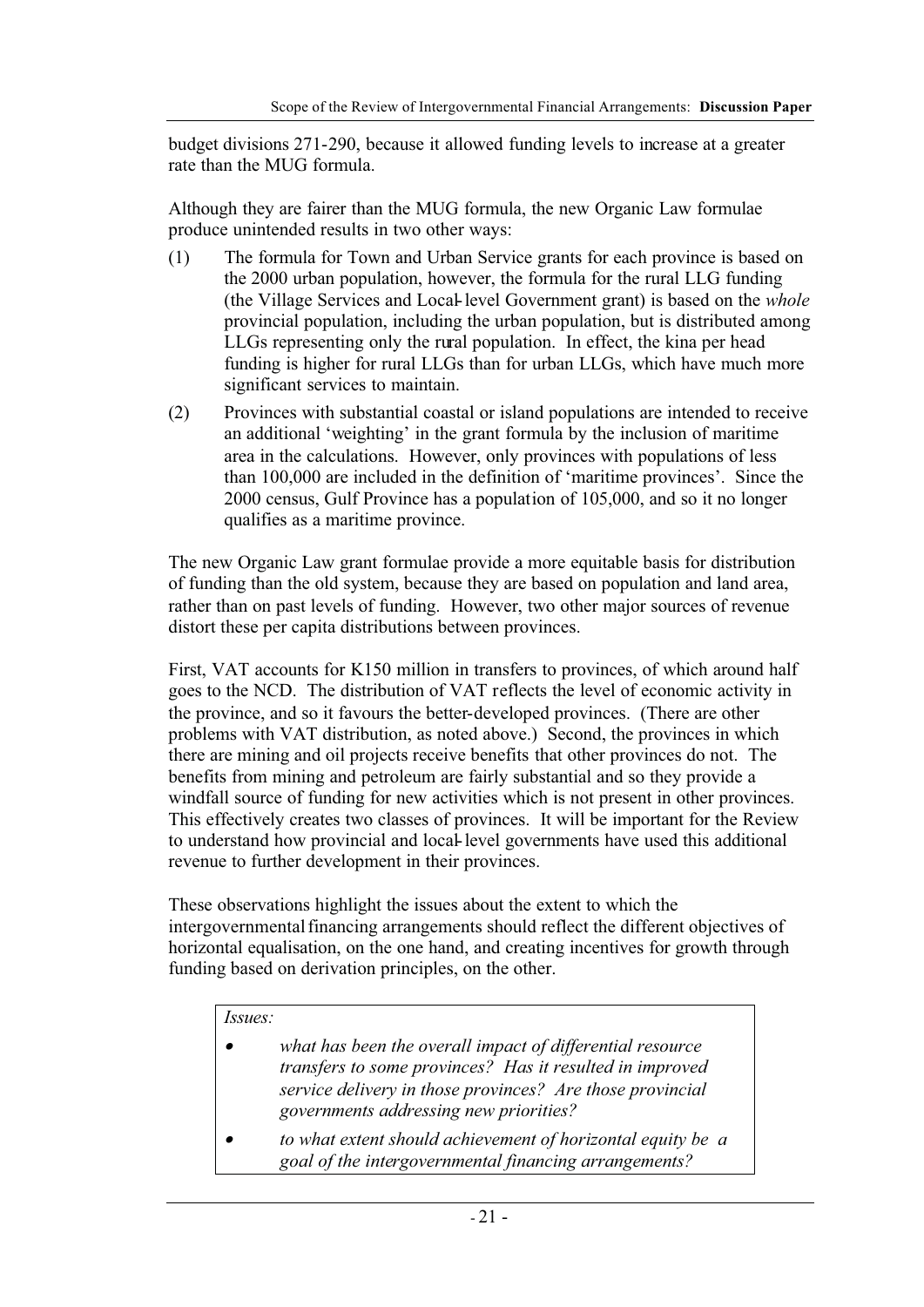• *how can levels of disadvantage in some provinces be addressed in intergovernmental transfer arrangements?* • *what does past experience with horizontal equalisation mechanisms suggest about the design of mechanisms in*

Some work undertaken on agriculture and health status in districts of PNG has recently been released (Papua New Guinea Rural Development Handbook, November 2001). It ranks the districts from most to least disadvantaged on an index that includes criteria relating to land potential, agricultural pressure, access to services, income from agriculture, and child malnutrition. The Department of National Planning and Monitoring is also undertaking a poverty assessment which will generate additional information about the development status of people living in different parts of PNG. The Review should seek to build on this work in developing a basis for horizontal equalisation, if that is an appropriate approach.

# **Capacity**

*future?*

As noted above, the old Organic Law arrangements involved a high degree of centralised control over the allocation of funding to the majority of provincial governments. Despite the legal requirement to pay provincial governments a Minimum Unconditional Grant, in fact most provinces received allocations under function and activity classifications set out in the National budget divisions 271-290. This mechanism allowed the Department of Finance to control the allocation of funds to different activities, the pace of release of funds to provincial governments, and to demand accountability for its expenditure, in the same way that it controls spending by national agencies.

These arrangements had originally been established early in the implementation of the first system of decentralisation, in the late 1970s. At that time few provincial governments had their own public finance and accounting laws, and so the National Government determined that until they did, they would be treated as entities within the National system of financial management. Only once provinces could establish that they had the machinery for local financial management and accountable, would they be declared 'fully financially responsible'.

The concept of full financial responsibility (FFR) became firmly entrenched in the old system of decentralisation. It was considered among bureaucrats and commentators at the time to reflect the reality of highly varying levels of capacity to be financiallly self-managing between different provinces. In 1991 the provinces collectively proposed a set of amendments to the old Organic Law which would have formalised and 'legalised' the FFR arrangements, and provided a system of gradually lessening the controls over provincial budgeting and accounting as they developed capacity.

By the time the old system of decentralisation was abolished in 1995, only eight provinces had achieved full financial responsibility. Ironically, the effect of the new Organic Law was to grant all of them full financial responsibility, irrespective of their